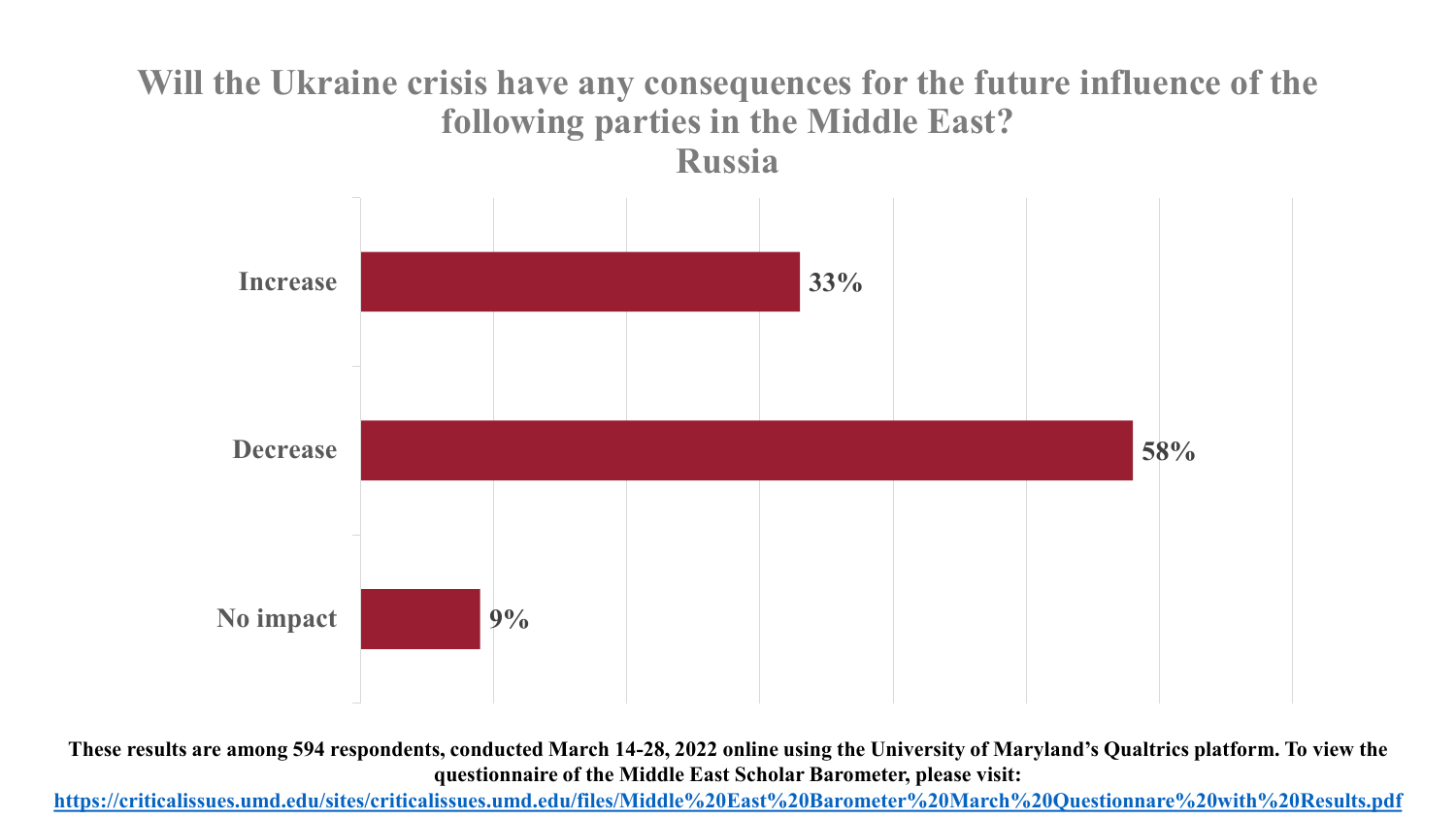#### **Will the Ukraine crisis have any consequences for the future influence of the following parties in the Middle East? China**



**These results are among 594 respondents, conducted March 14-28, 2022 online using the University of Maryland's Qualtrics platform. To view the questionnaire of the Middle East Scholar Barometer, please visit:**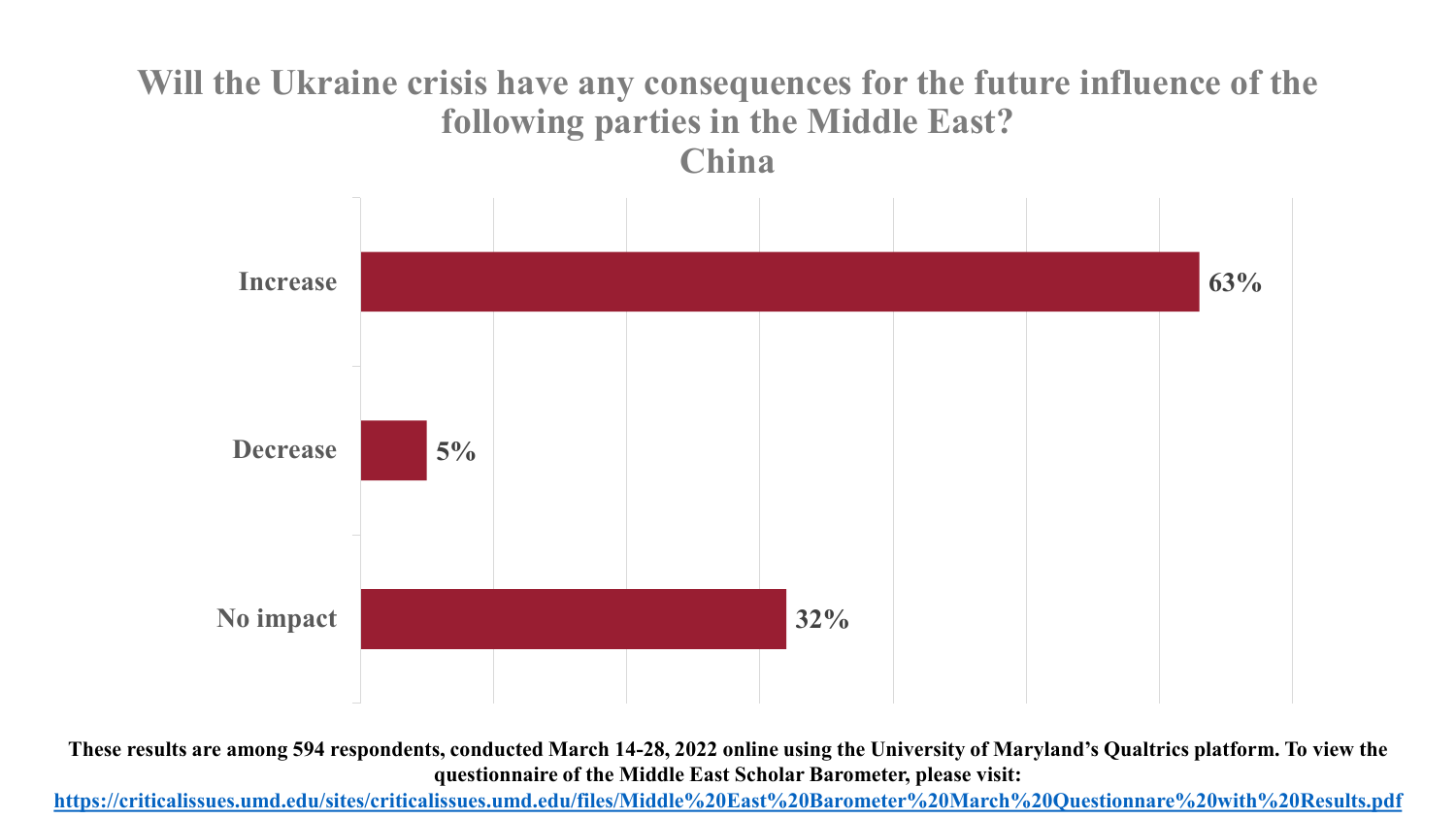#### **Will the Ukraine crisis have any consequences for the future influence of the following parties in the Middle East? The U.S.**



**These results are among 594 respondents, conducted March 14-28, 2022 online using the University of Maryland's Qualtrics platform. To view the questionnaire of the Middle East Scholar Barometer, please visit:**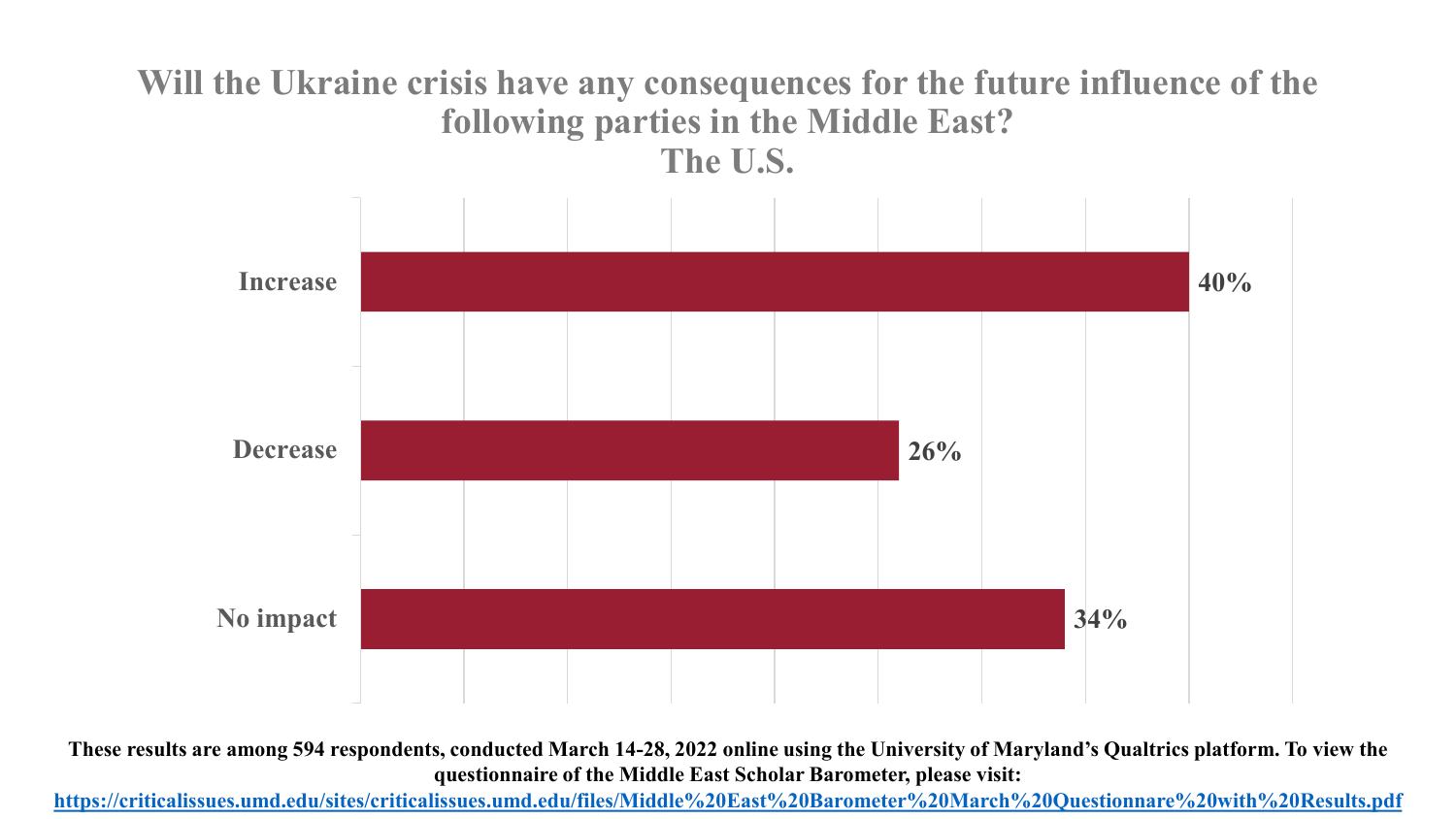#### **Will the Ukraine crisis have any consequences for the future influence of the following parties in the Middle East? The E.U.**



**These results are among 594 respondents, conducted March 14-28, 2022 online using the University of Maryland's Qualtrics platform. To view the questionnaire of the Middle East Scholar Barometer, please visit:**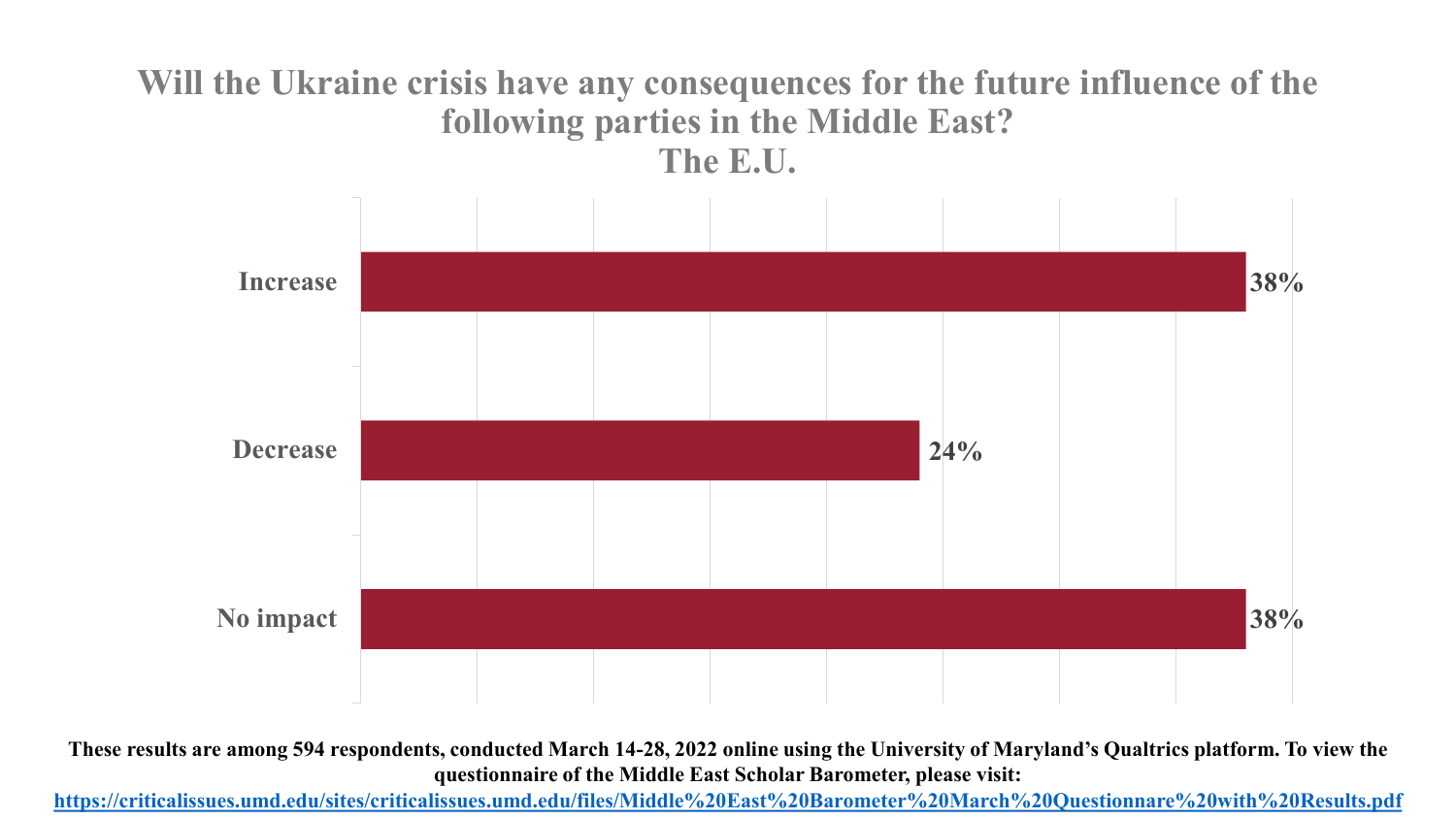# **How will the ongoing Ukraine crisis affect U.S. alliances with the following countries if at all? Qatar 50% 10% 41% Strengthen them Weaken them No impact**

**These results are among 594 respondents, conducted March 14-28, 2022 online using the University of Maryland's Qualtrics platform. To view the questionnaire of the Middle East Scholar Barometer, please visit:**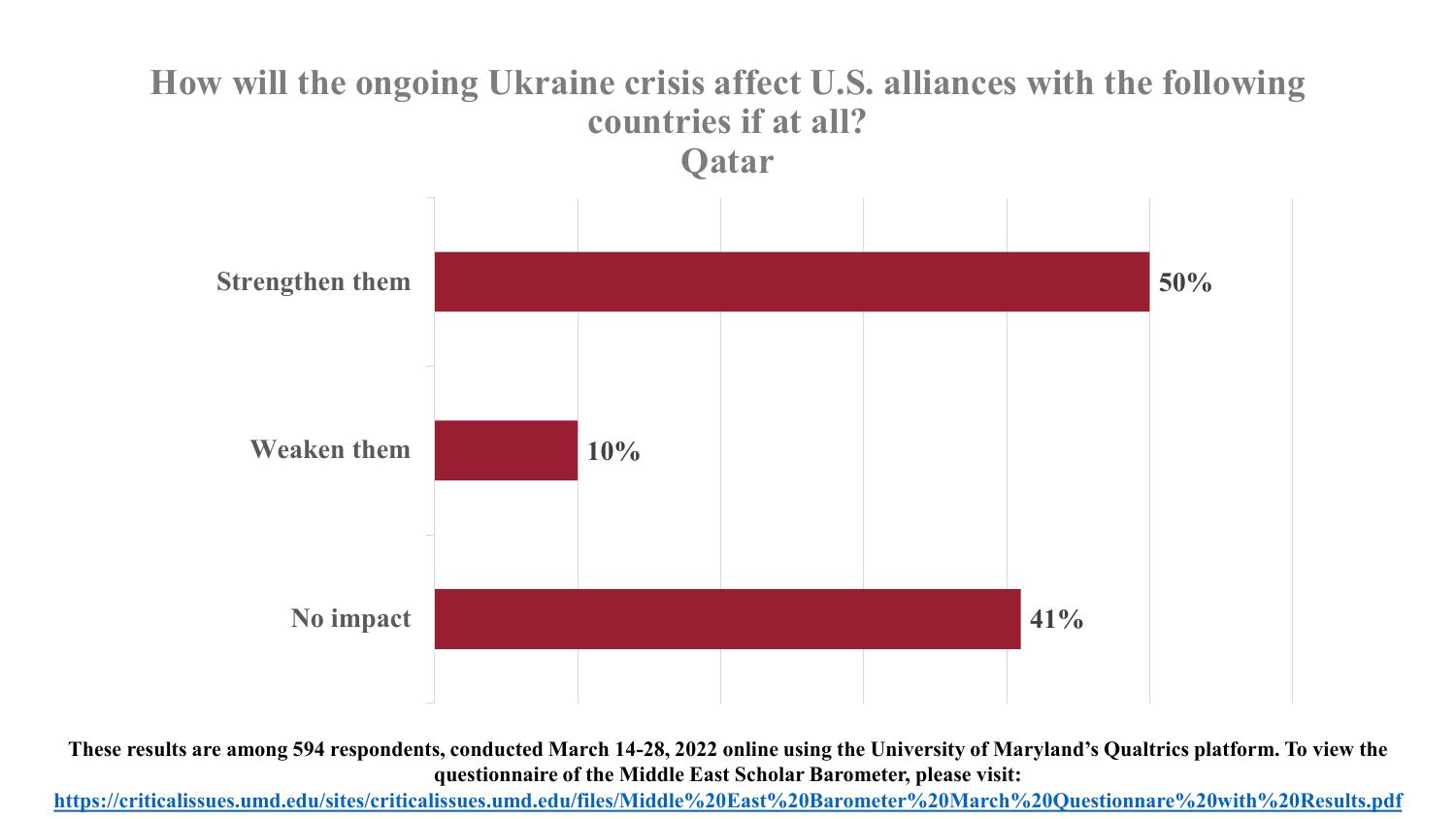# **How will the ongoing Ukraine crisis affect U.S. alliances with the following countries if at all? The UAE 30% 36% 34% Strengthen them Weaken them No impact**

**These results are among 594 respondents, conducted March 14-28, 2022 online using the University of Maryland's Qualtrics platform. To view the questionnaire of the Middle East Scholar Barometer, please visit:**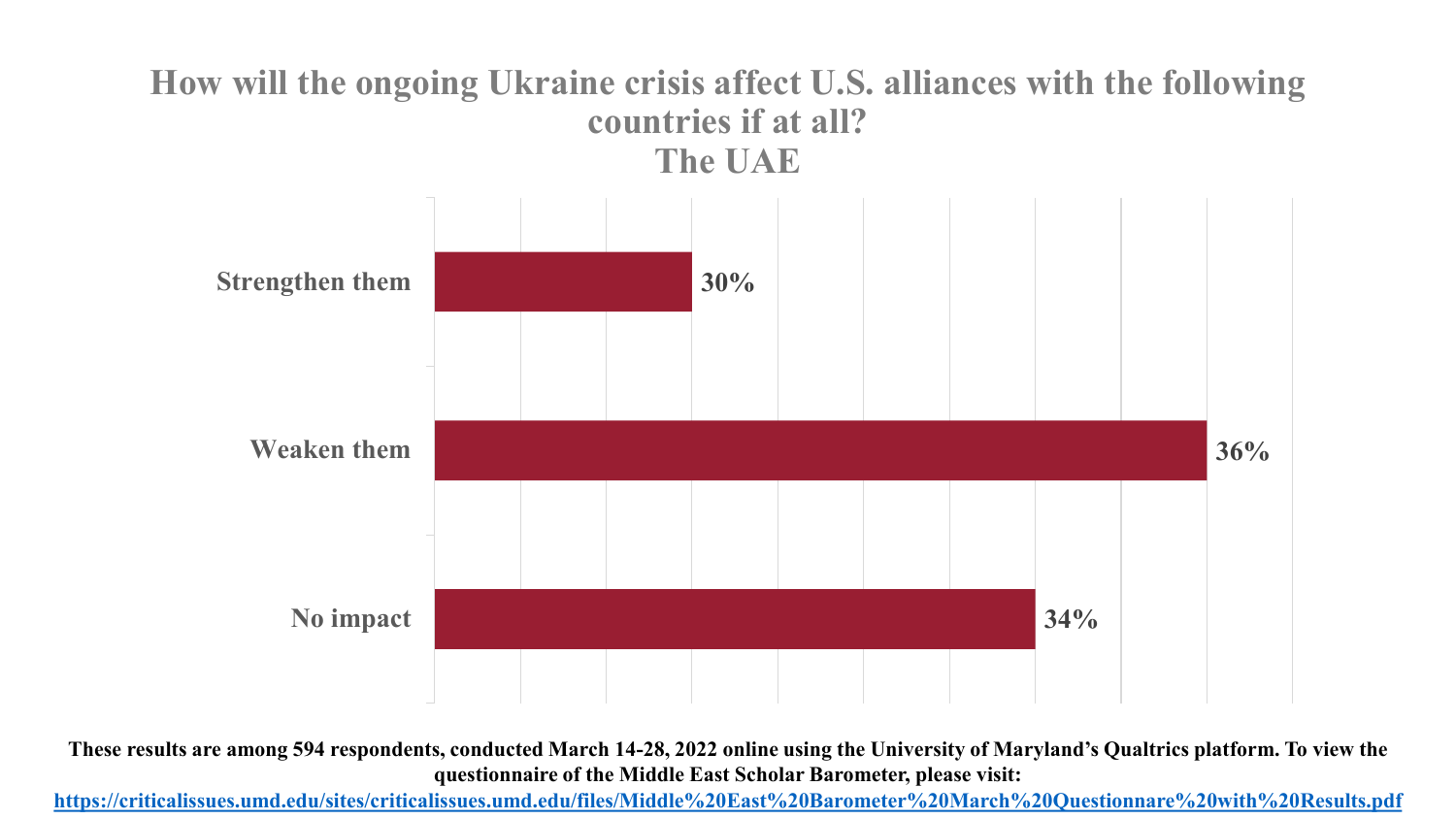

**These results are among 594 respondents, conducted March 14-28, 2022 online using the University of Maryland's Qualtrics platform. To view the questionnaire of the Middle East Scholar Barometer, please visit:**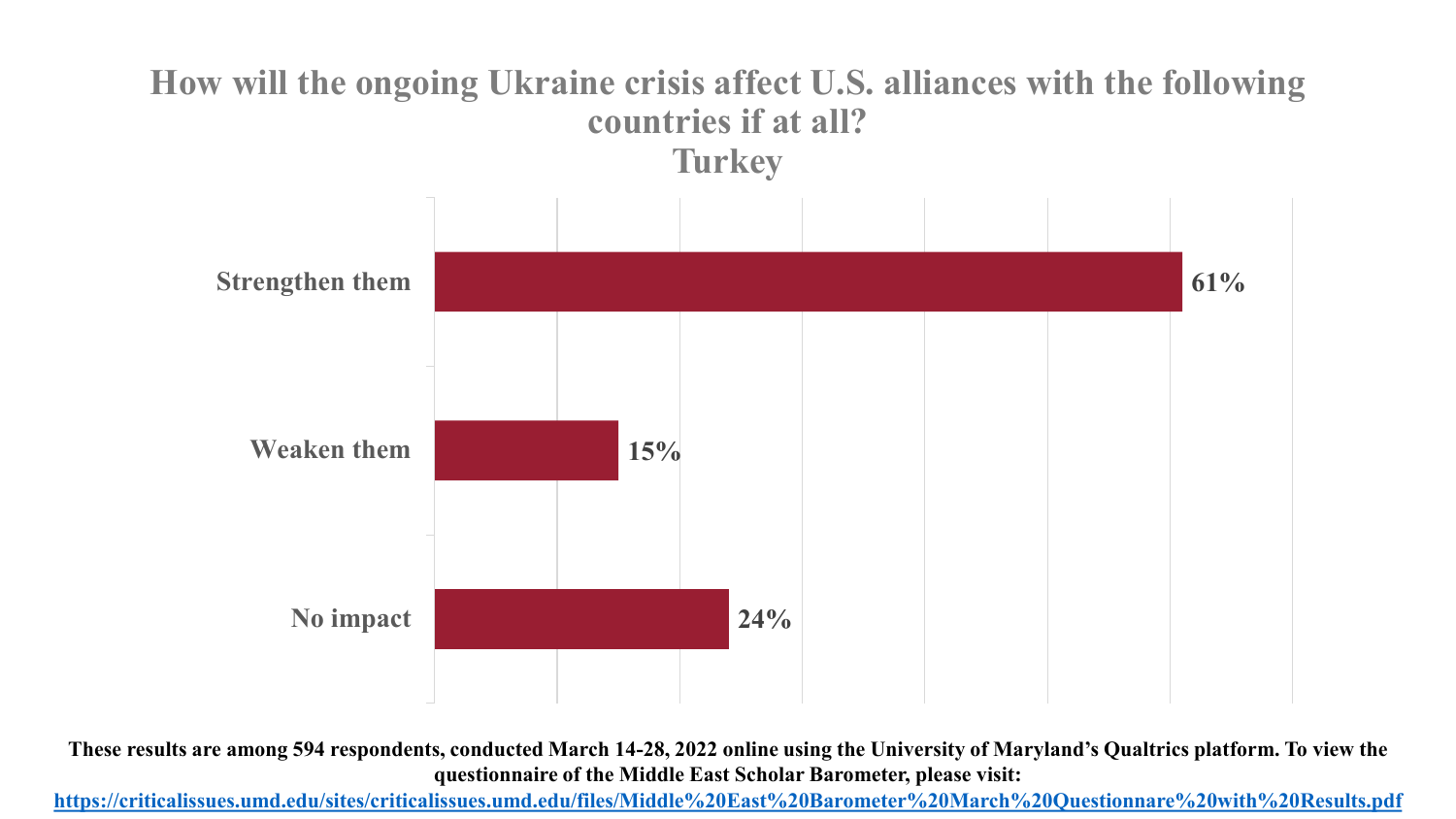#### **How will the ongoing Ukraine crisis affect U.S. alliances with the following countries if at all? Saudi Arabia**



**These results are among 594 respondents, conducted March 14-28, 2022 online using the University of Maryland's Qualtrics platform. To view the questionnaire of the Middle East Scholar Barometer, please visit:**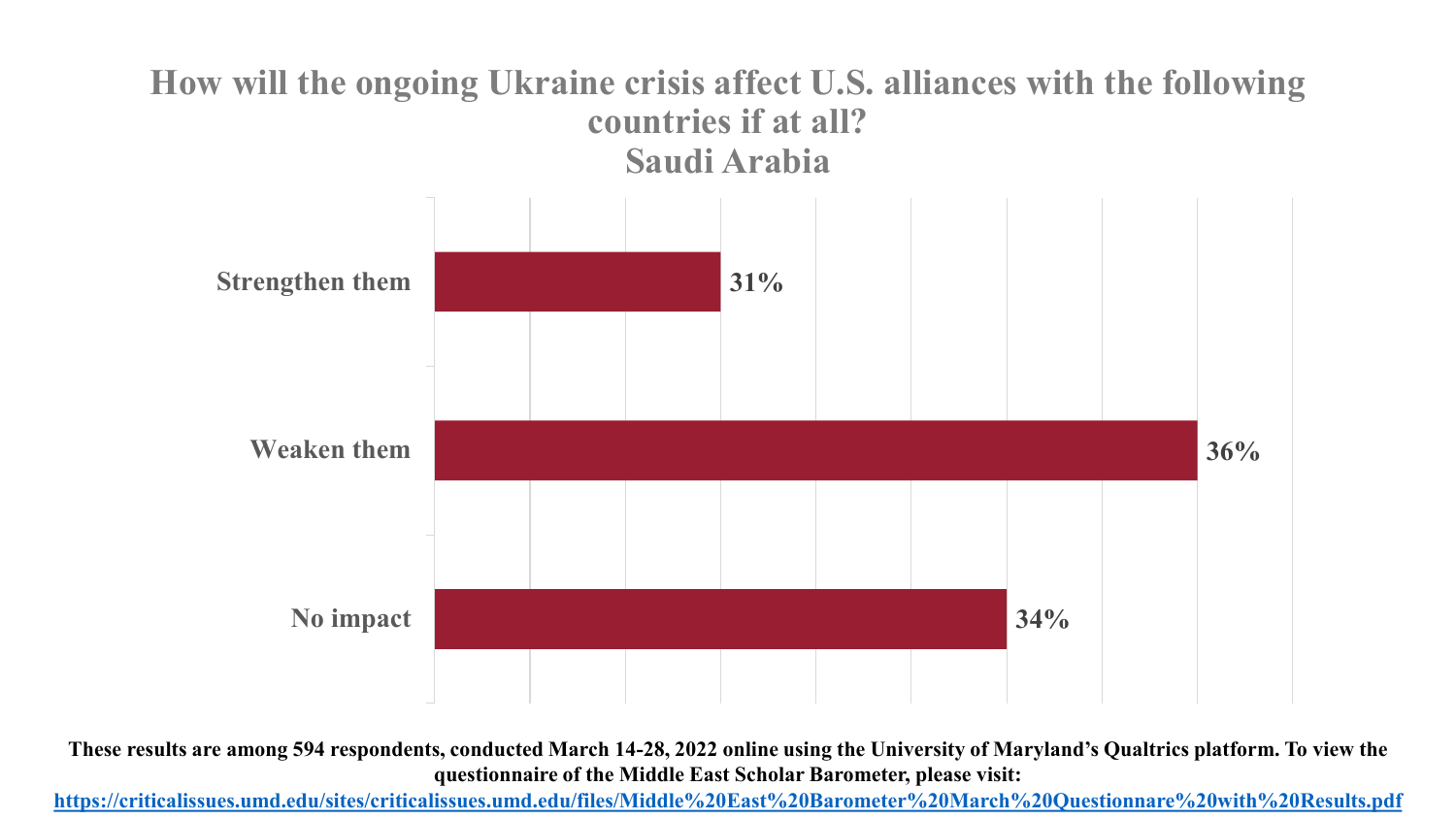#### **How will the ongoing Ukraine crisis affect U.S. alliances with the following countries if at all? Israel**



**These results are among 594 respondents, conducted March 14-28, 2022 online using the University of Maryland's Qualtrics platform. To view the questionnaire of the Middle East Scholar Barometer, please visit:**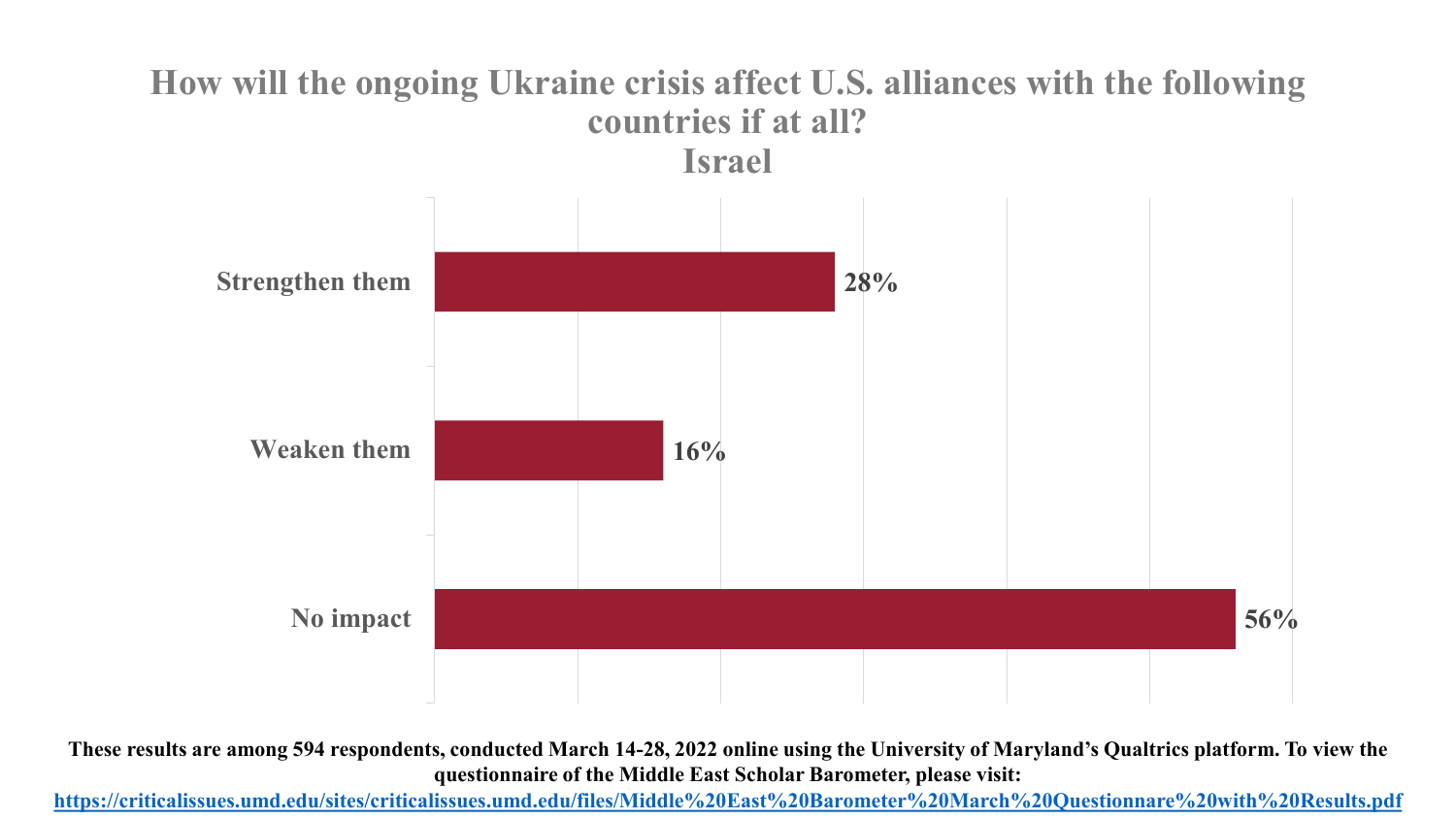**Does the current Ukraine crisis increase, decrease, or make no difference to the likelihood of the successful negotiation and implementation of the U.S. return to the Joint Comprehensive Plan of Action (JCPOA)?**



**These results are among 594 respondents, conducted March 14-28, 2022 online using the University of Maryland's Qualtrics platform. To view the questionnaire of the Middle East Scholar Barometer, please visit:**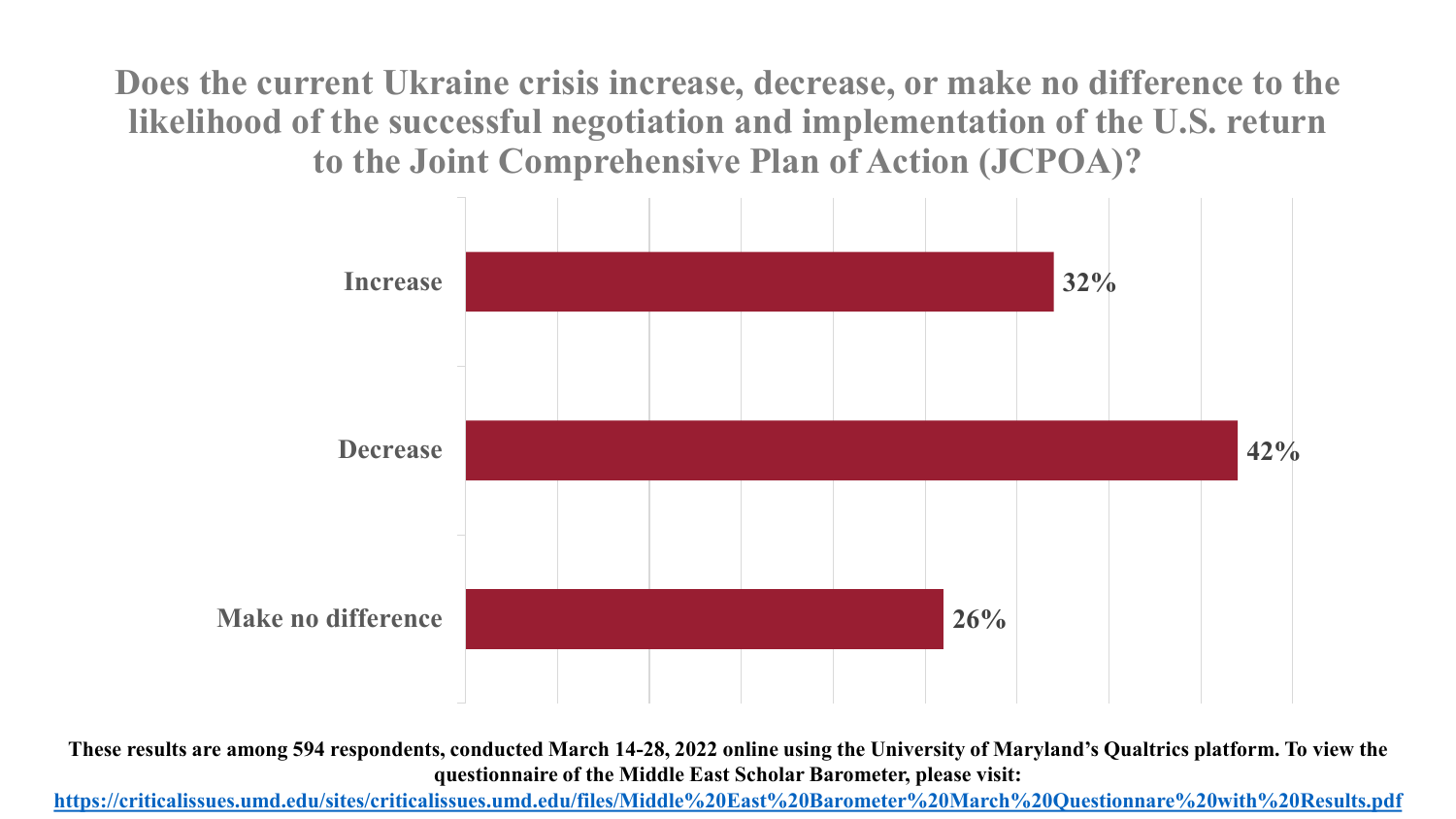## **Would the U.S. returning to the Joint Comprehensive Plan of Action (JCPOA) as it currently stands:**



**These results are among 594 respondents, conducted March 14-28, 2022 online using the University of Maryland's Qualtrics platform. To view the questionnaire of the Middle East Scholar Barometer, please visit:**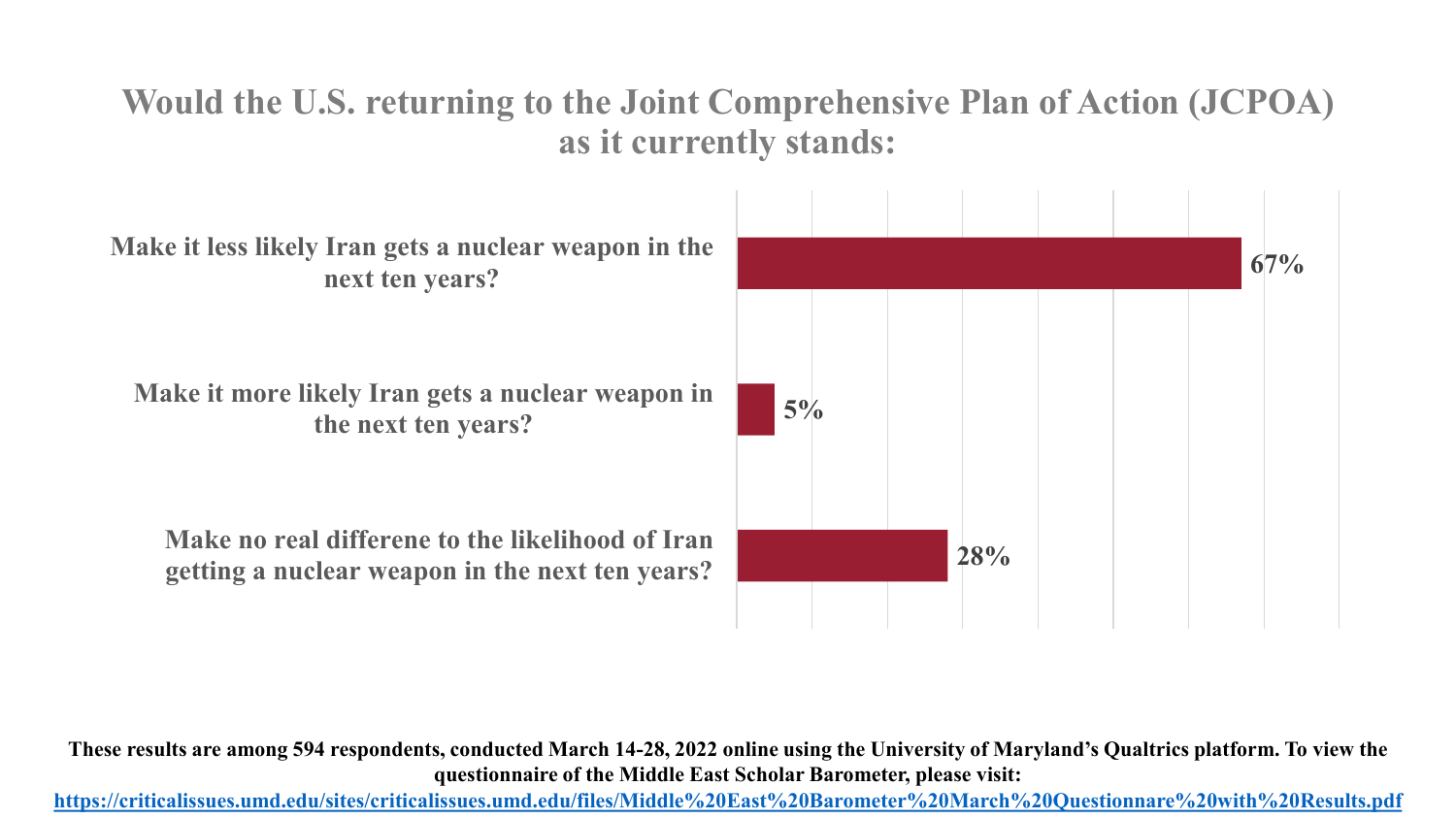#### **How would you describe Biden's overall Middle East policy compared to the previous administration?**



**These results are among 594 respondents, conducted March 14-28, 2022 online using the University of Maryland's Qualtrics platform. To view the questionnaire of the Middle East Scholar Barometer, please visit:**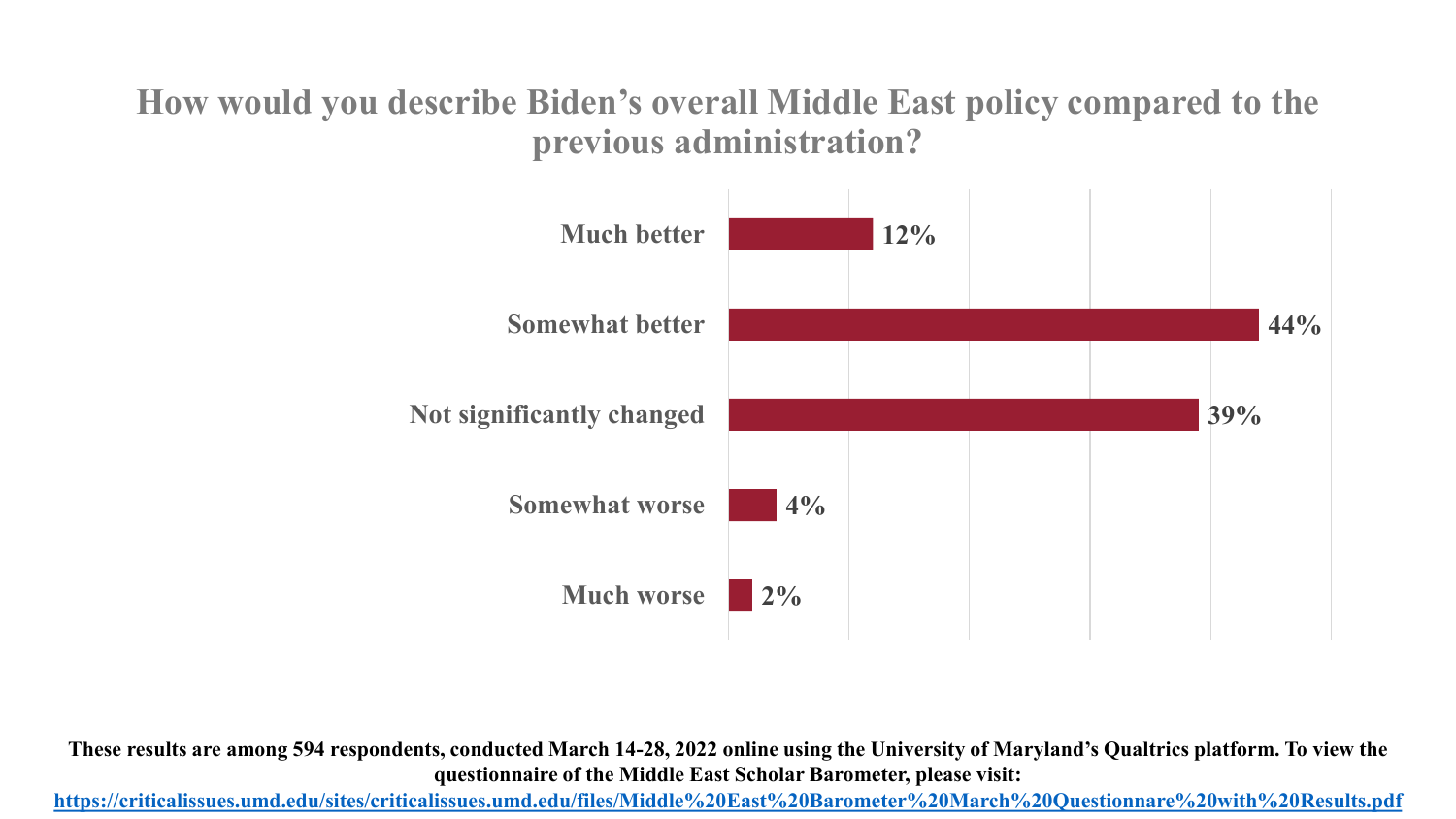#### **How would you describe your assessment of Biden's handling of relations with the following? Egypt**



**These results are among 594 respondents, conducted March 14-28, 2022 online using the University of Maryland's Qualtrics platform. To view the questionnaire of the Middle East Scholar Barometer, please visit:**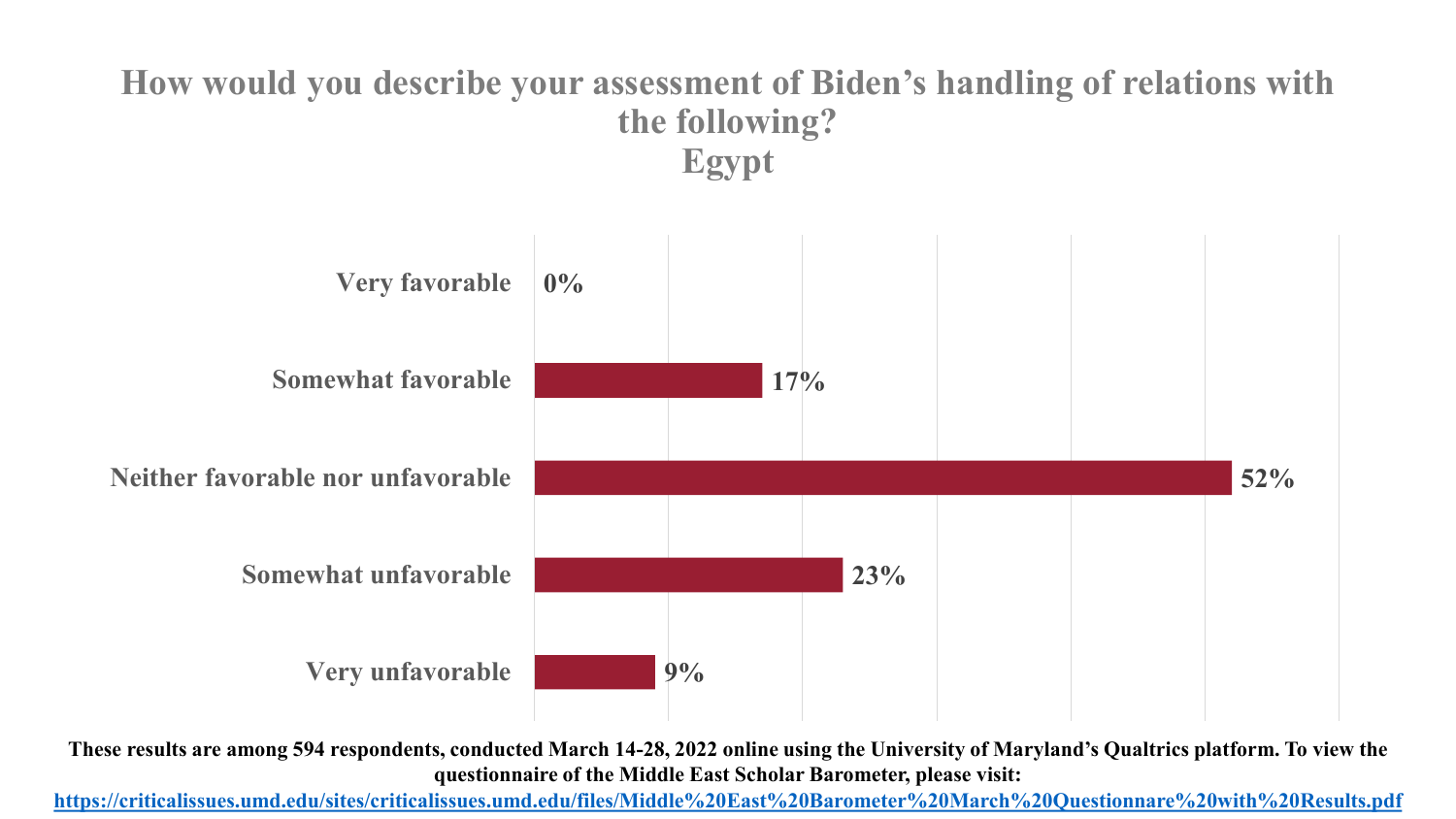#### **How would you describe your assessment of Biden's handling of relations with the following? Saudi Arabia**



**These results are among 594 respondents, conducted March 14-28, 2022 online using the University of Maryland's Qualtrics platform. To view the questionnaire of the Middle East Scholar Barometer, please visit:**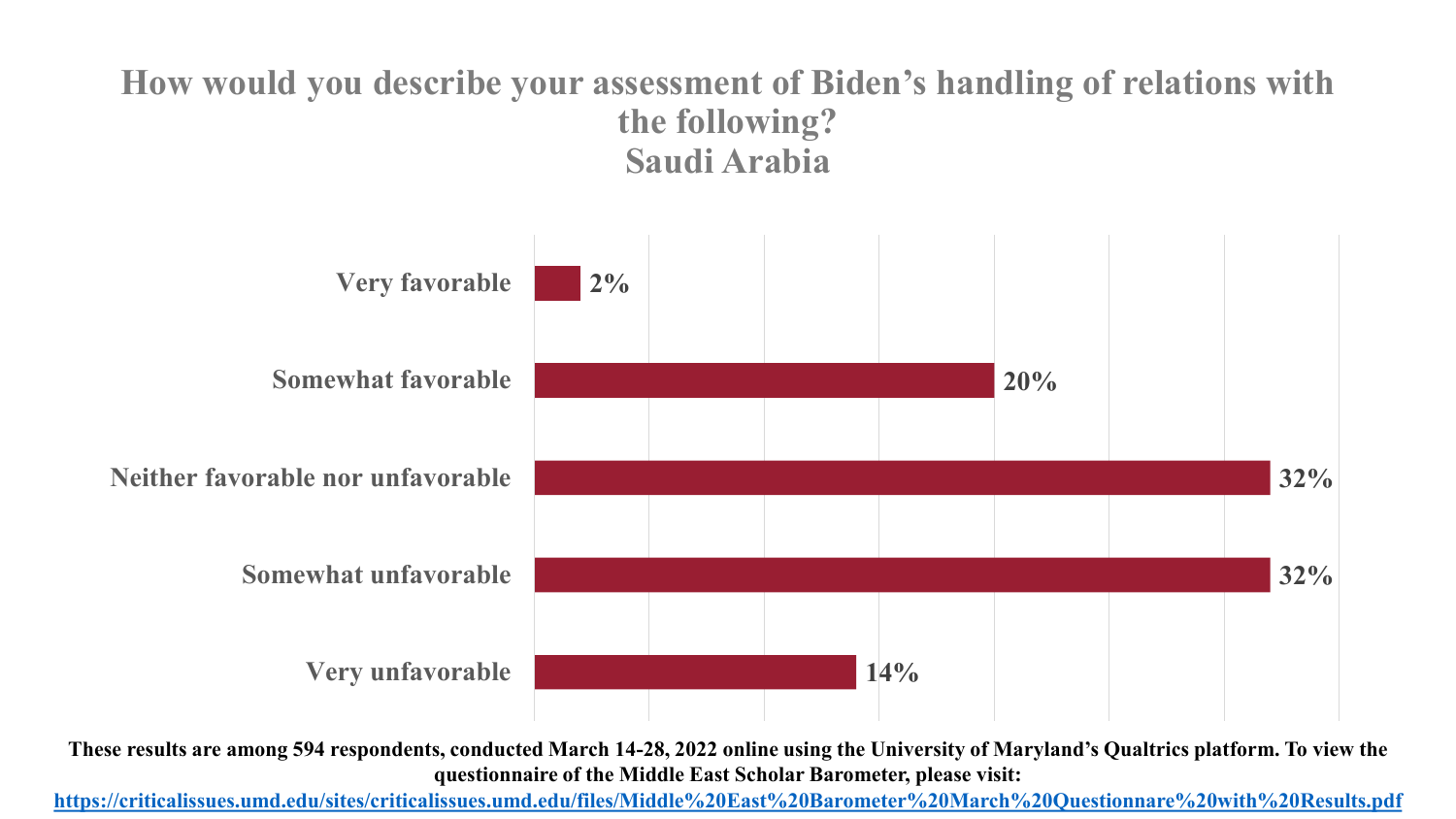#### **How would you describe your assessment of Biden's handling of relations with the following? Israel**



**These results are among 594 respondents, conducted March 14-28, 2022 online using the University of Maryland's Qualtrics platform. To view the questionnaire of the Middle East Scholar Barometer, please visit:**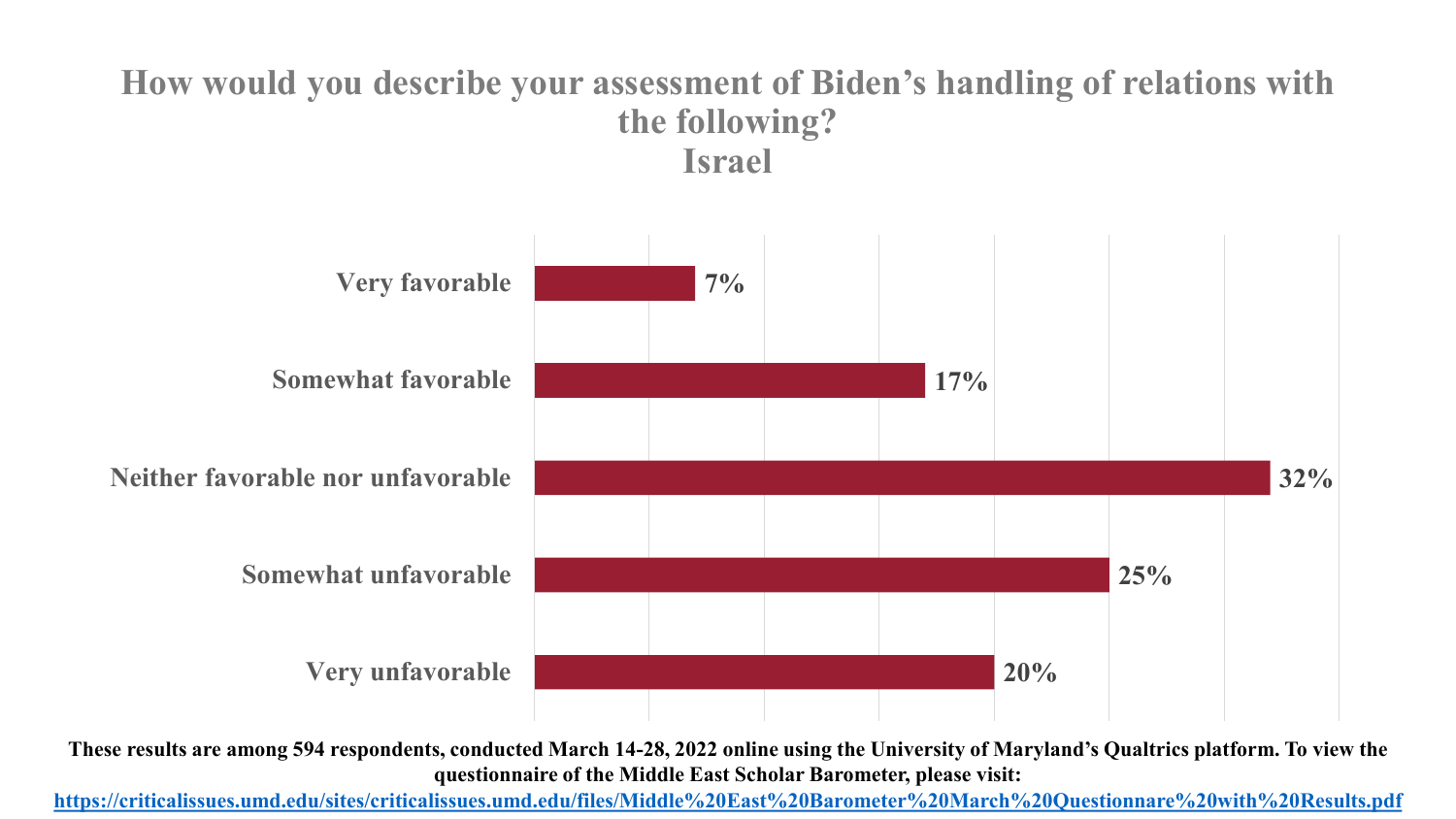#### **How would you describe your assessment of Biden's handling of relations with the following? Qatar**



**These results are among 594 respondents, conducted March 14-28, 2022 online using the University of Maryland's Qualtrics platform. To view the questionnaire of the Middle East Scholar Barometer, please visit:**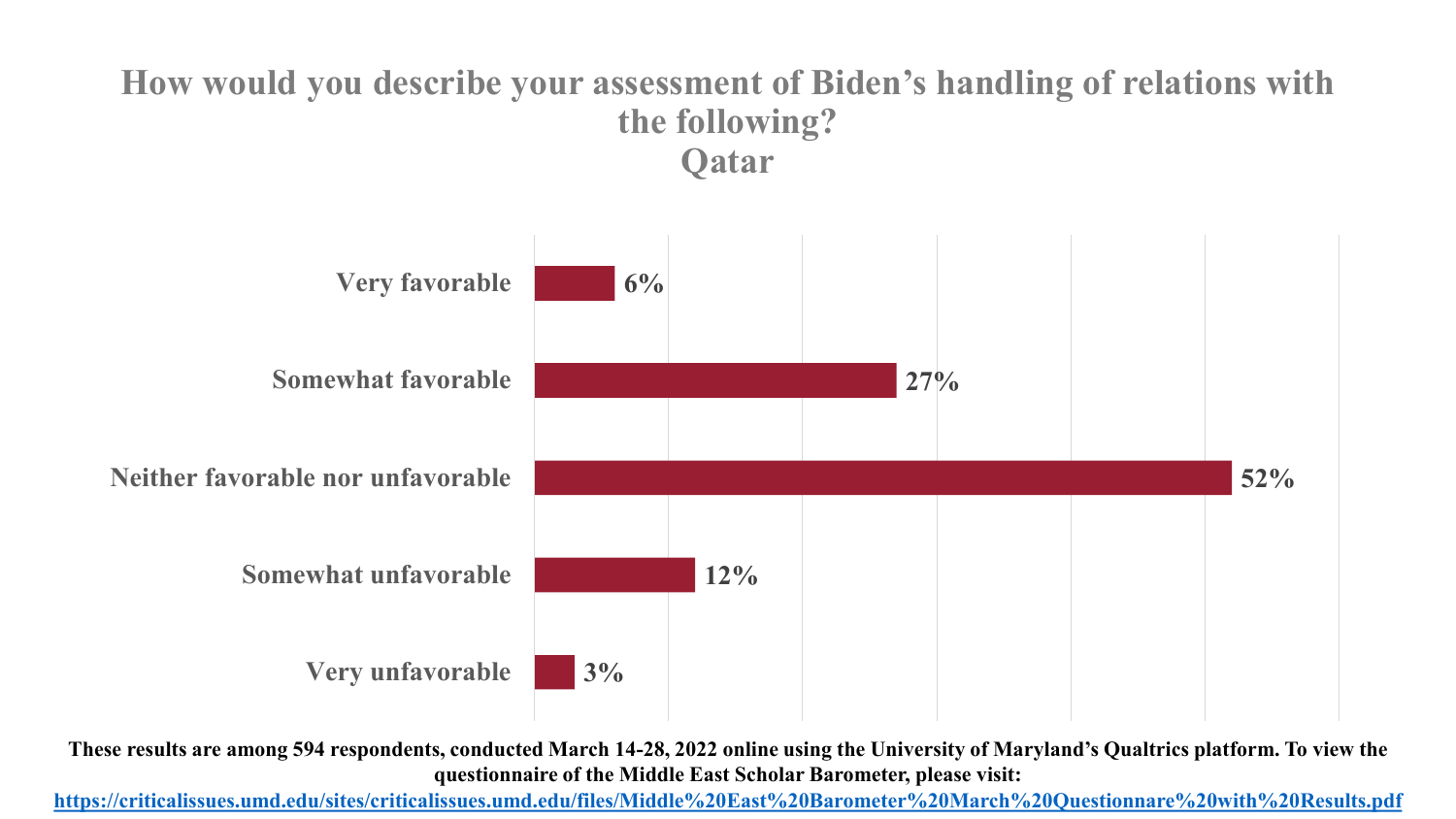#### **How would you describe your assessment of Biden's handling of relations with the following? United Arab Emirates**



**These results are among 594 respondents, conducted March 14-28, 2022 online using the University of Maryland's Qualtrics platform. To view the questionnaire of the Middle East Scholar Barometer, please visit:**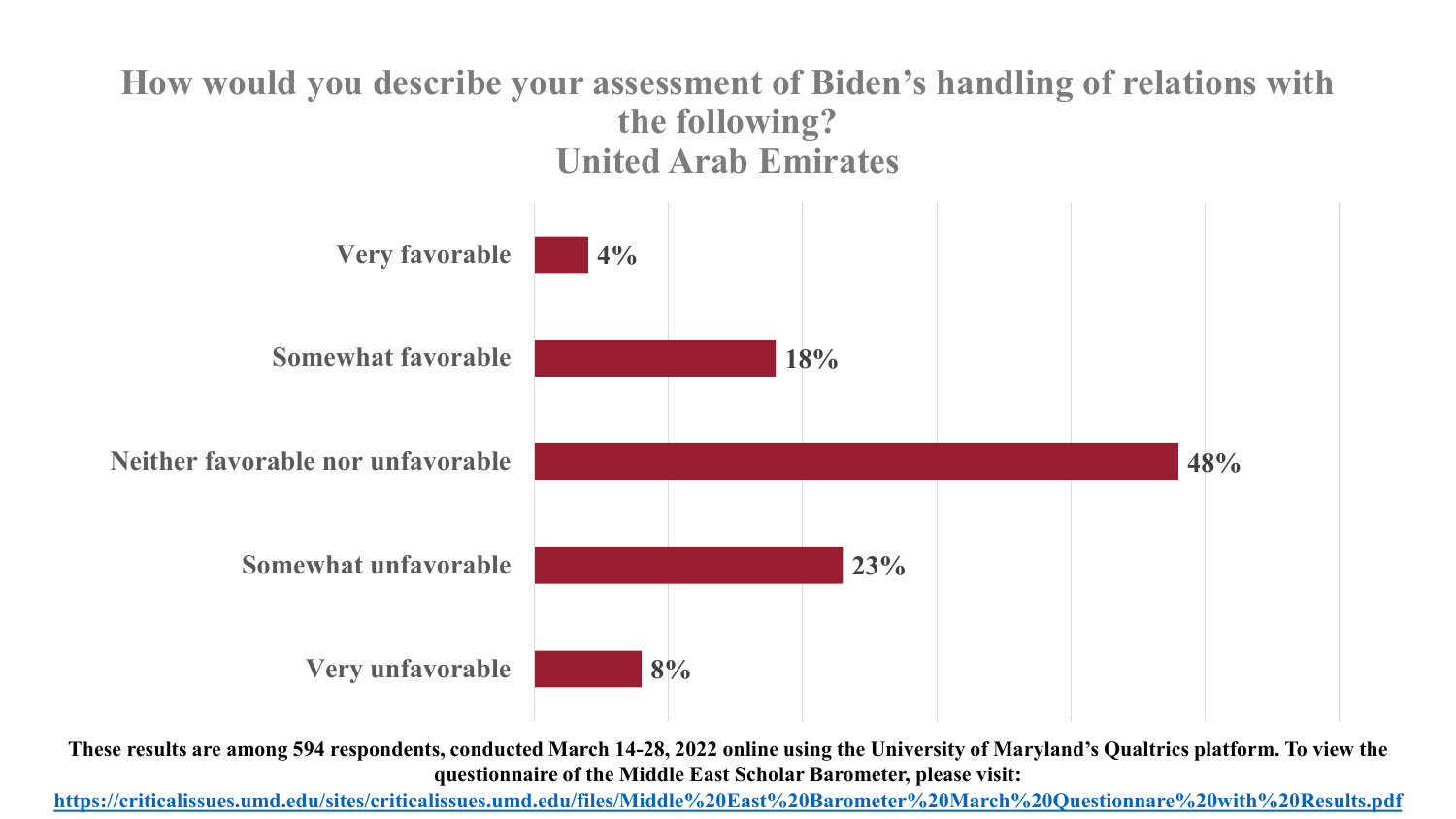

**These results are among 594 respondents, conducted March 14-28, 2022 online using the University of Maryland's Qualtrics platform. To view the questionnaire of the Middle East Scholar Barometer, please visit:**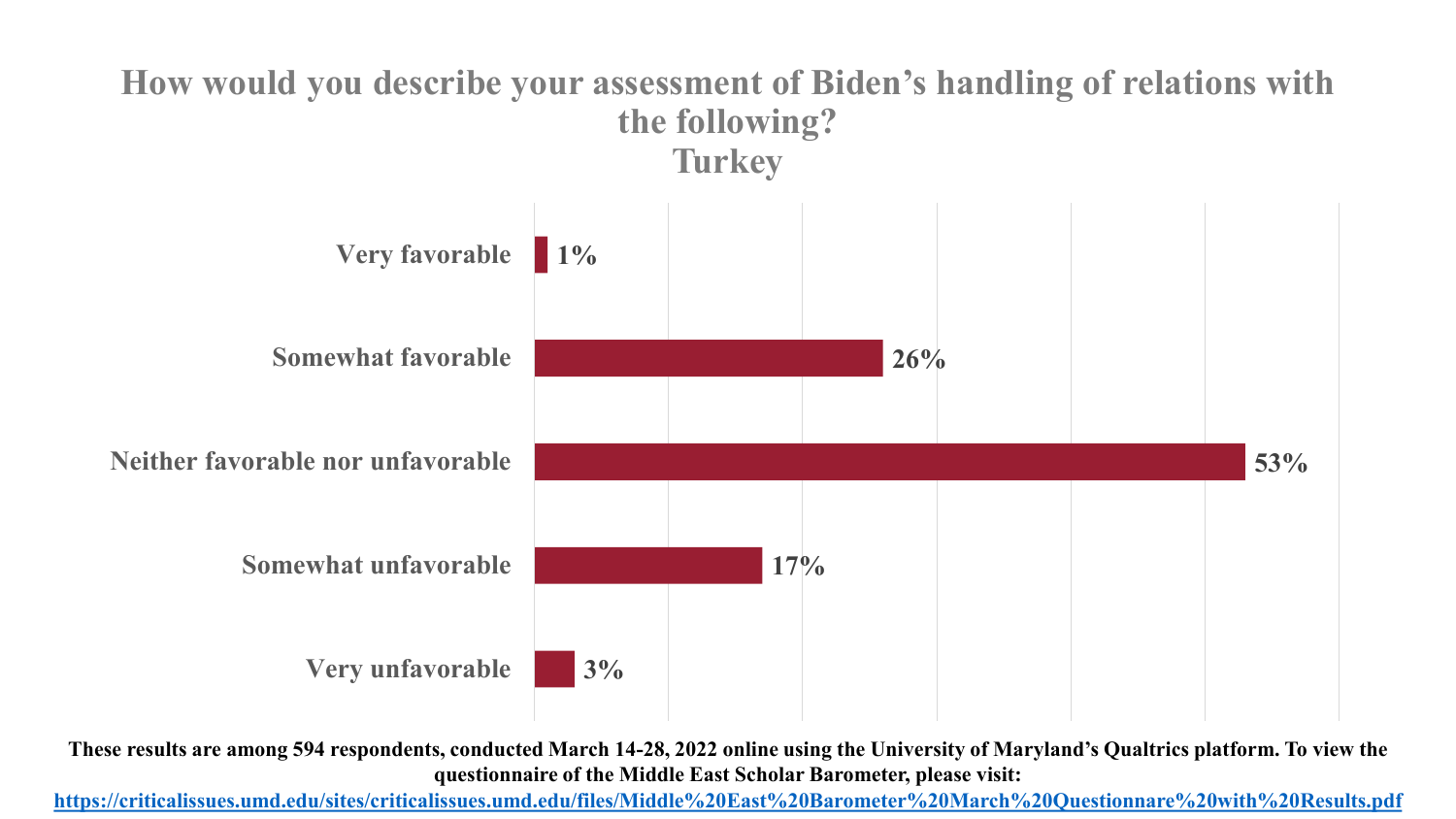#### **How would you describe your assessment of Biden's handling of relations with the following? Jordan**



**These results are among 594 respondents, conducted March 14-28, 2022 online using the University of Maryland's Qualtrics platform. To view the questionnaire of the Middle East Scholar Barometer, please visit:**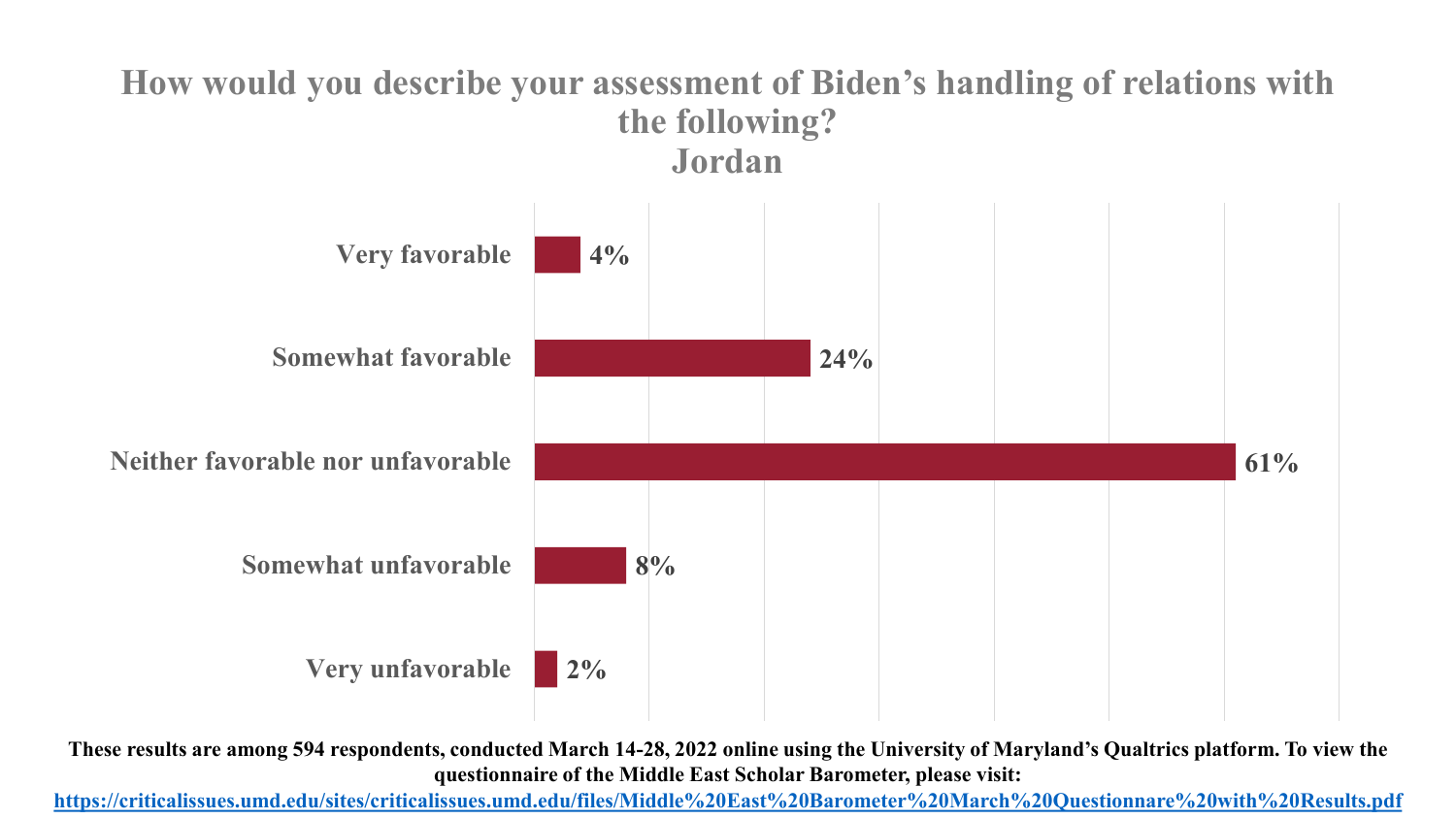#### **How would you describe your assessment of Biden's handling of relations with the following? Palestinian Authority**



**These results are among 594 respondents, conducted March 14-28, 2022 online using the University of Maryland's Qualtrics platform. To view the questionnaire of the Middle East Scholar Barometer, please visit:**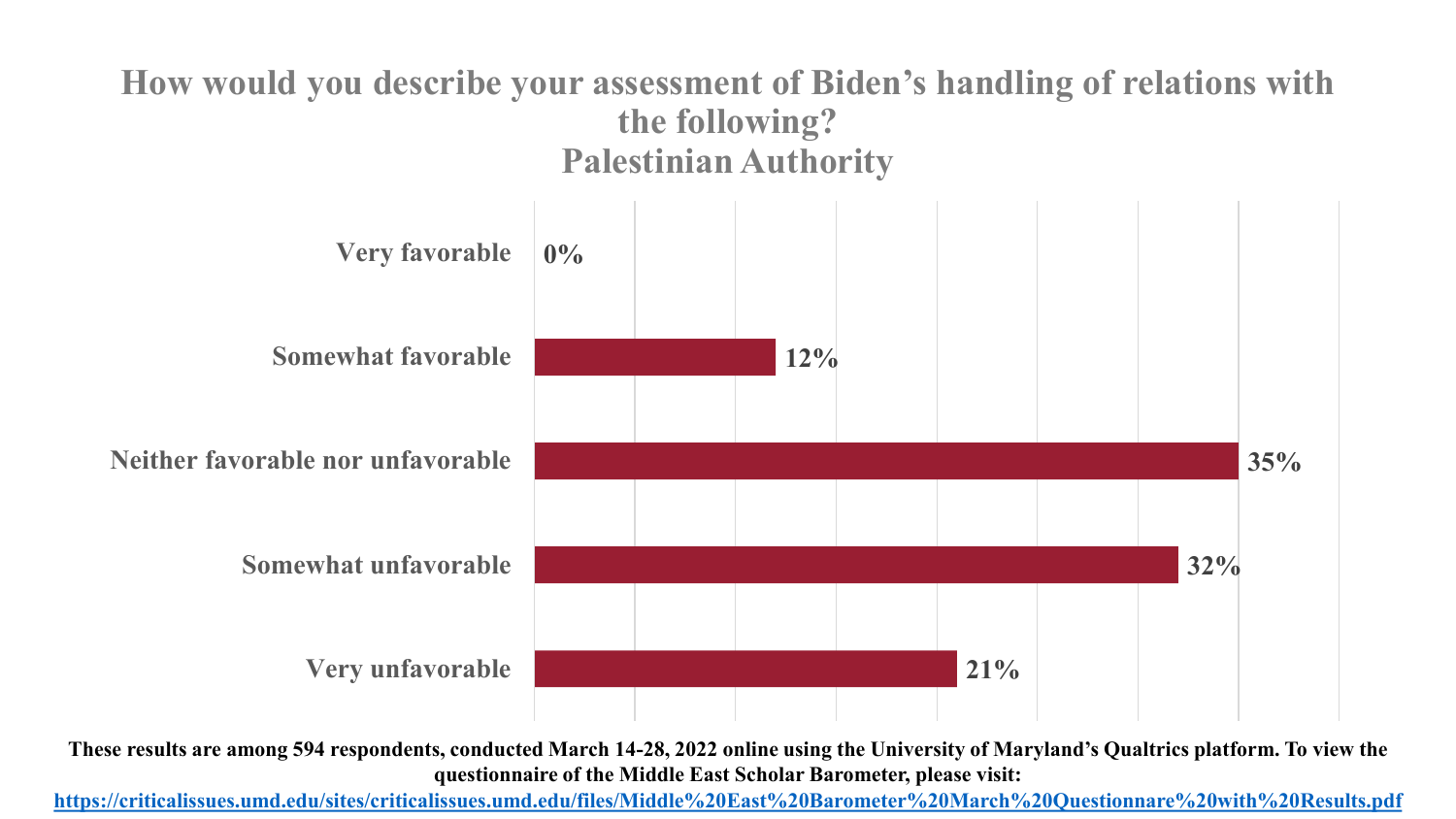#### **In recent years, has US involvement in the Middle East been:**



**These results are among 594 respondents, conducted March 14-28, 2022 online using the University of Maryland's Qualtrics platform. To view the questionnaire of the Middle East Scholar Barometer, please visit:**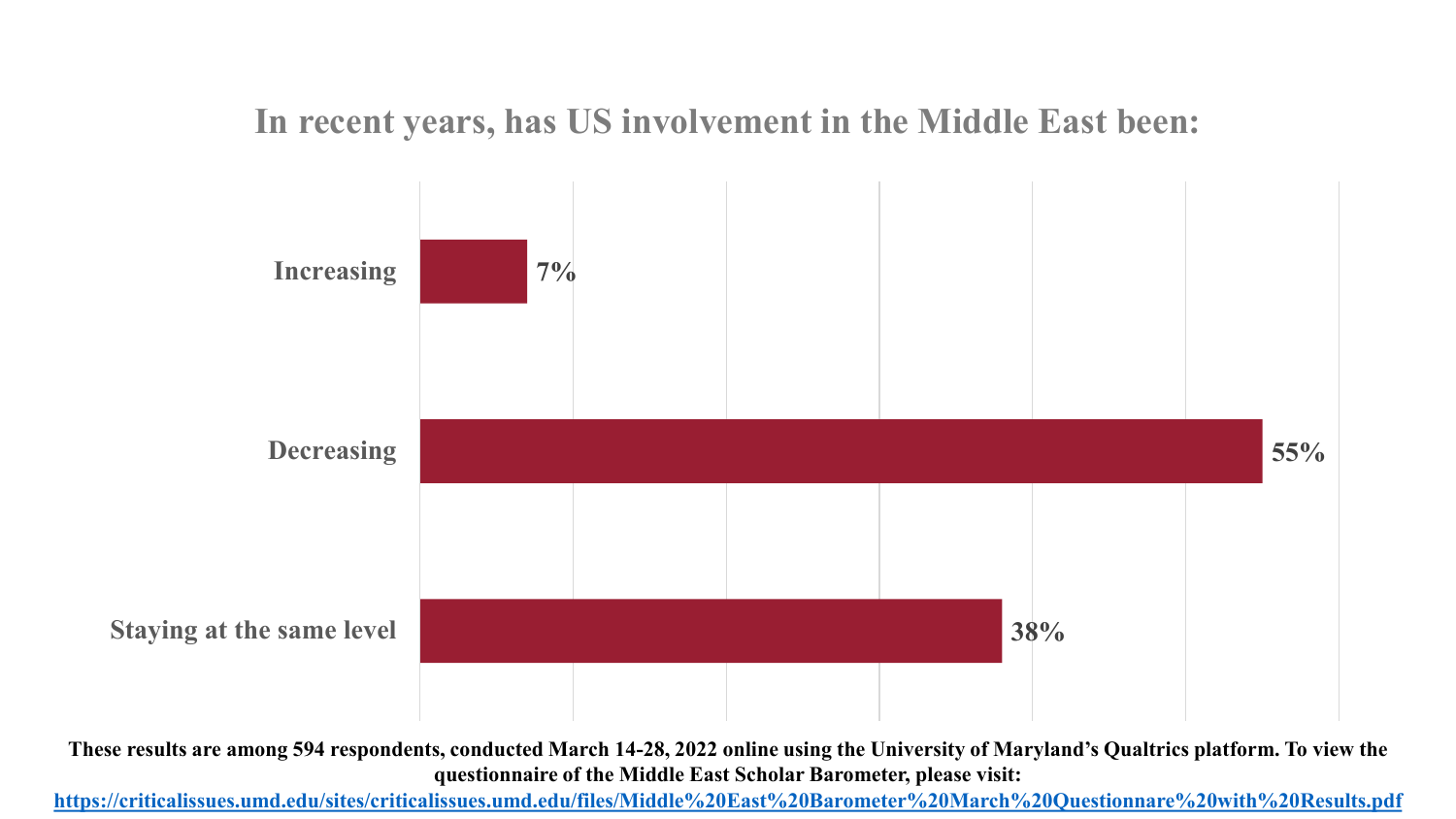## **In recent years, has US involvement in the Middle East been: Egypt**



**These results are among 594 respondents, conducted March 14-28, 2022 online using the University of Maryland's Qualtrics platform. To view the questionnaire of the Middle East Scholar Barometer, please visit:**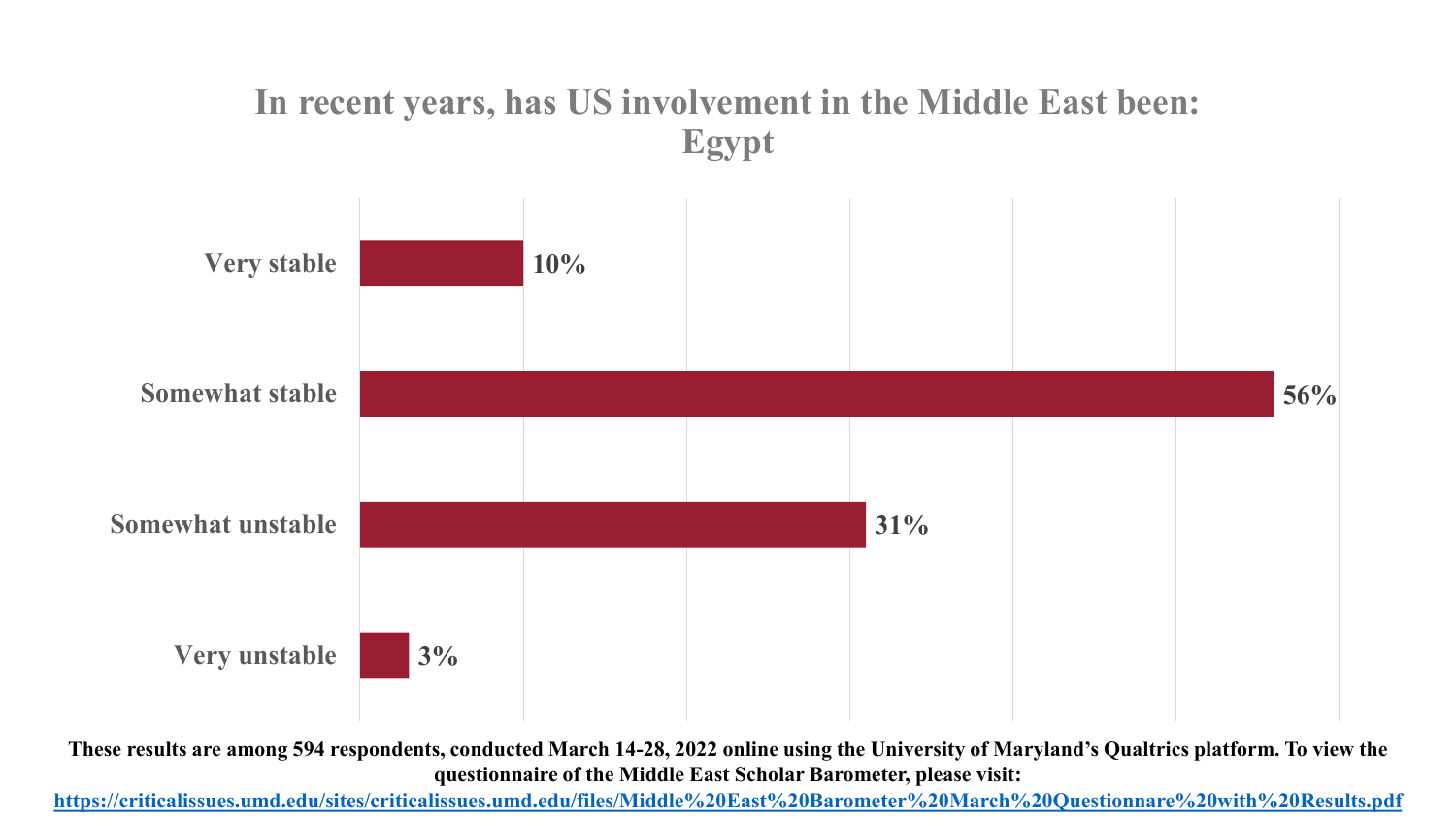#### **In recent years, has US involvement in the Middle East been: Jordan**



**These results are among 594 respondents, conducted March 14-28, 2022 online using the University of Maryland's Qualtrics platform. To view the questionnaire of the Middle East Scholar Barometer, please visit:**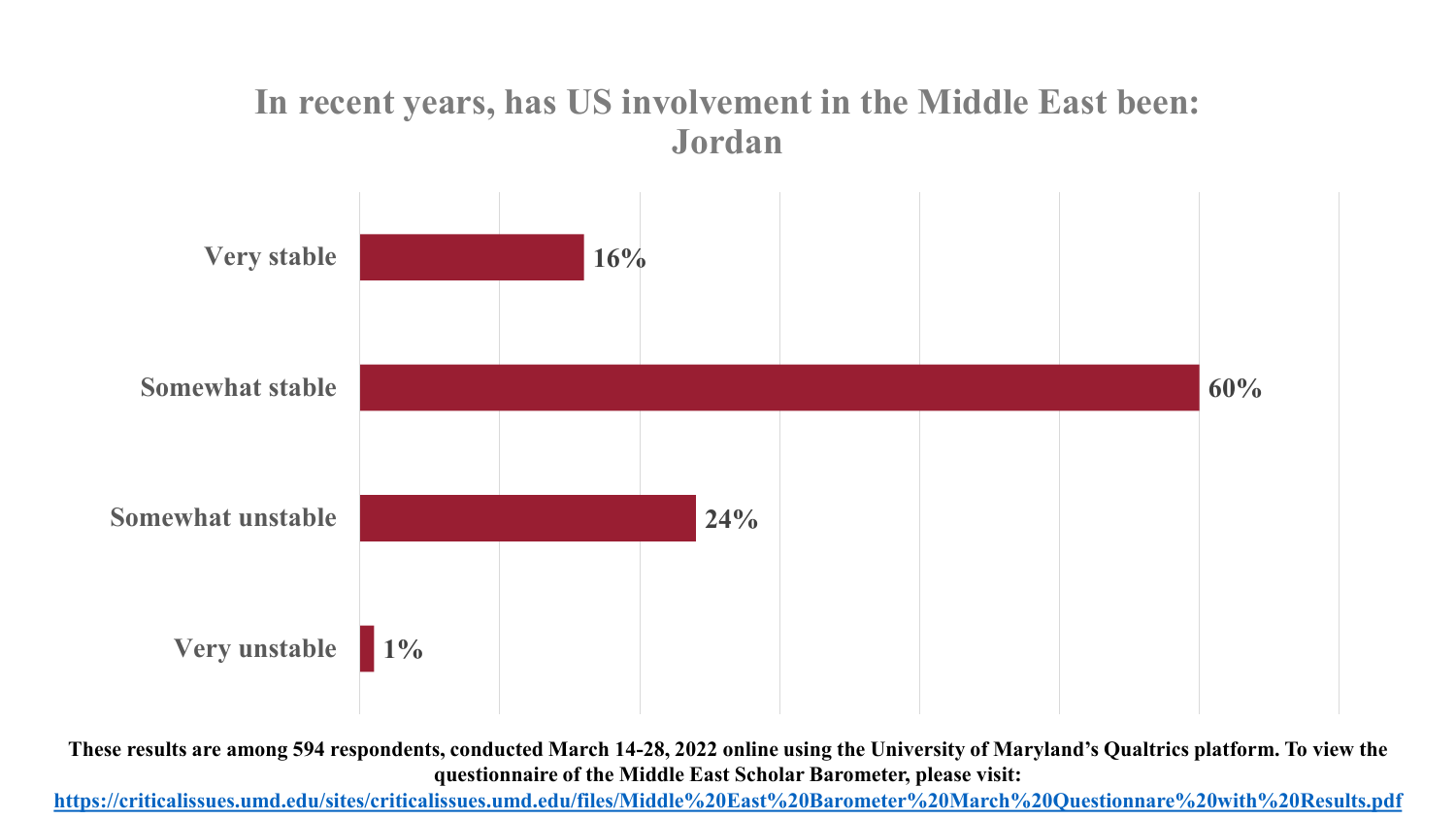#### **In recent years, has US involvement in the Middle East been: Saudi Arabia**



**These results are among 594 respondents, conducted March 14-28, 2022 online using the University of Maryland's Qualtrics platform. To view the questionnaire of the Middle East Scholar Barometer, please visit:**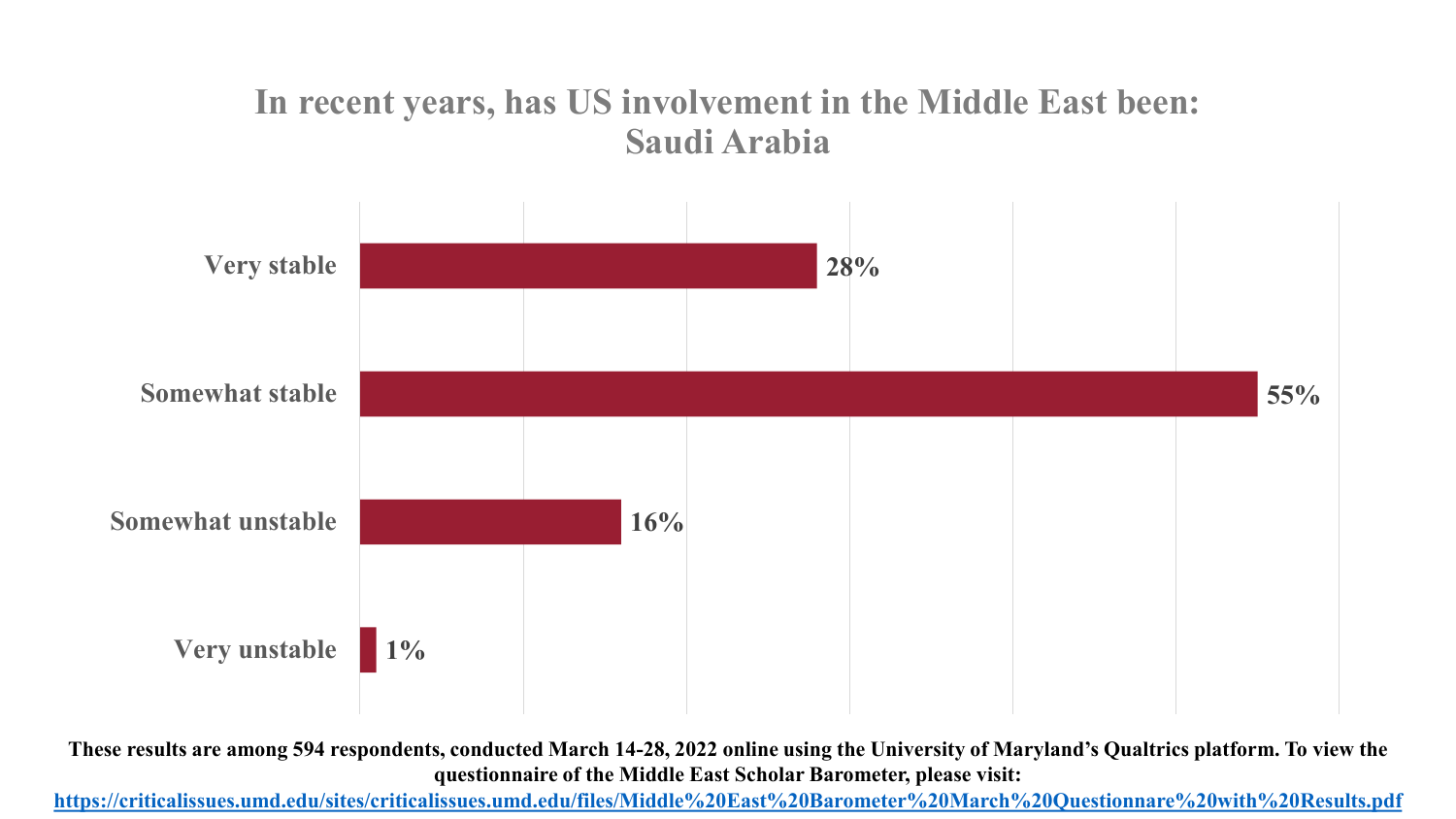#### **In recent years, has US involvement in the Middle East been: Turkey**



**These results are among 594 respondents, conducted March 14-28, 2022 online using the University of Maryland's Qualtrics platform. To view the questionnaire of the Middle East Scholar Barometer, please visit:**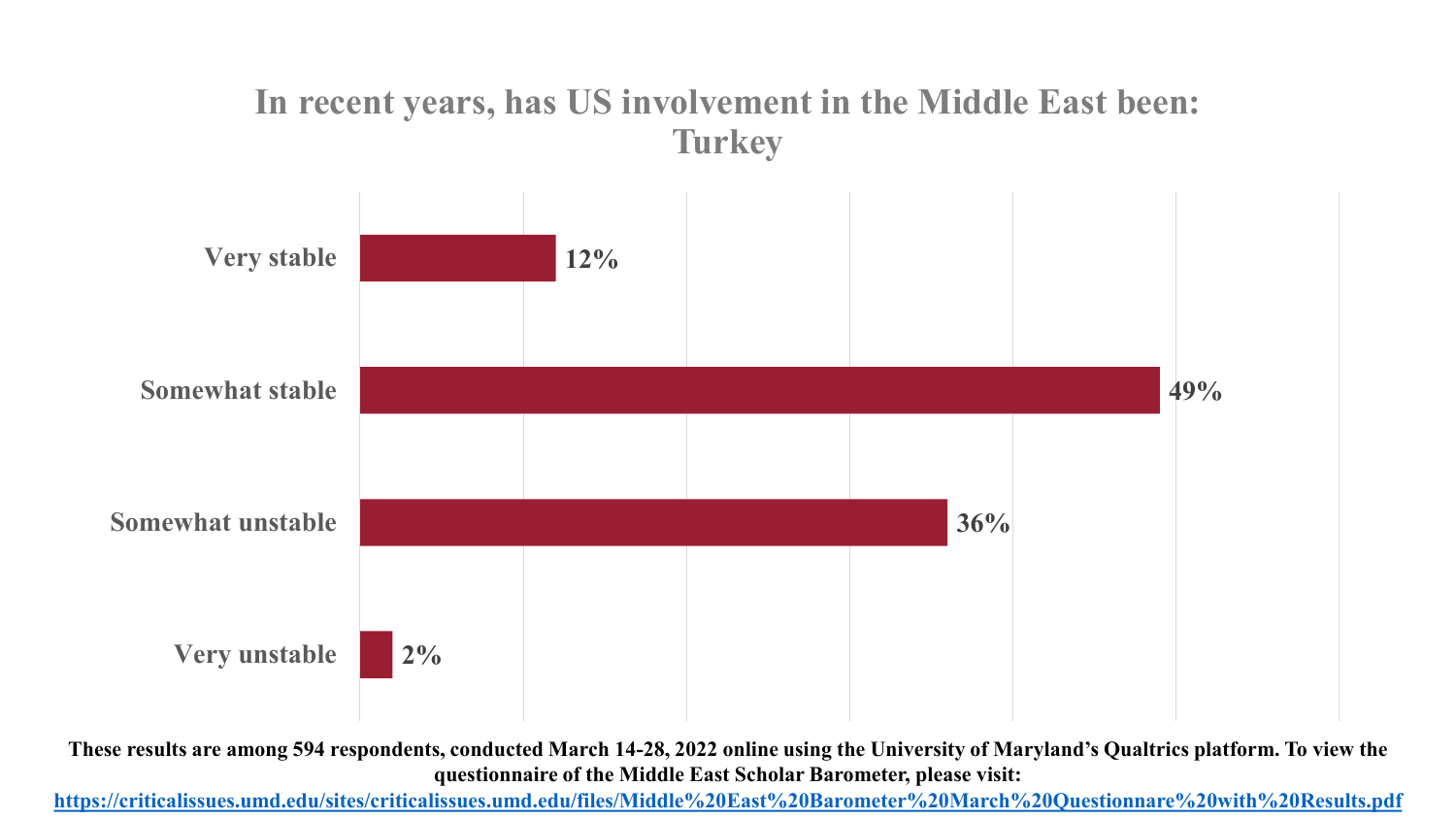#### **In recent years, has US involvement in the Middle East been: Iran**



**These results are among 594 respondents, conducted March 14-28, 2022 online using the University of Maryland's Qualtrics platform. To view the questionnaire of the Middle East Scholar Barometer, please visit:**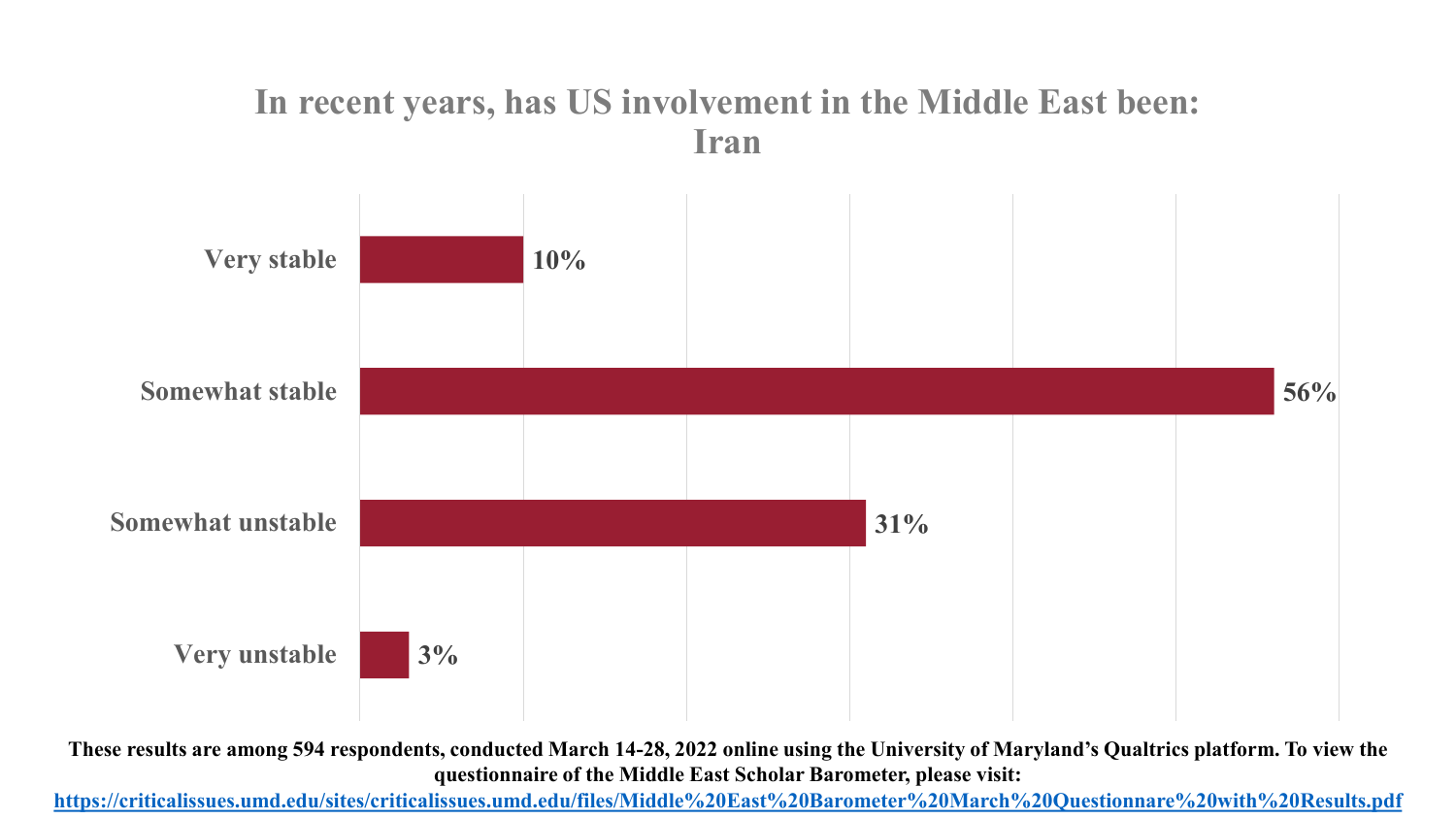#### **How likely is it that each of the following countries experiences regimethreatening instability within the next five years? Egypt**



**These results are among 594 respondents, conducted March 14-28, 2022 online using the University of Maryland's Qualtrics platform. To view the questionnaire of the Middle East Scholar Barometer, please visit:**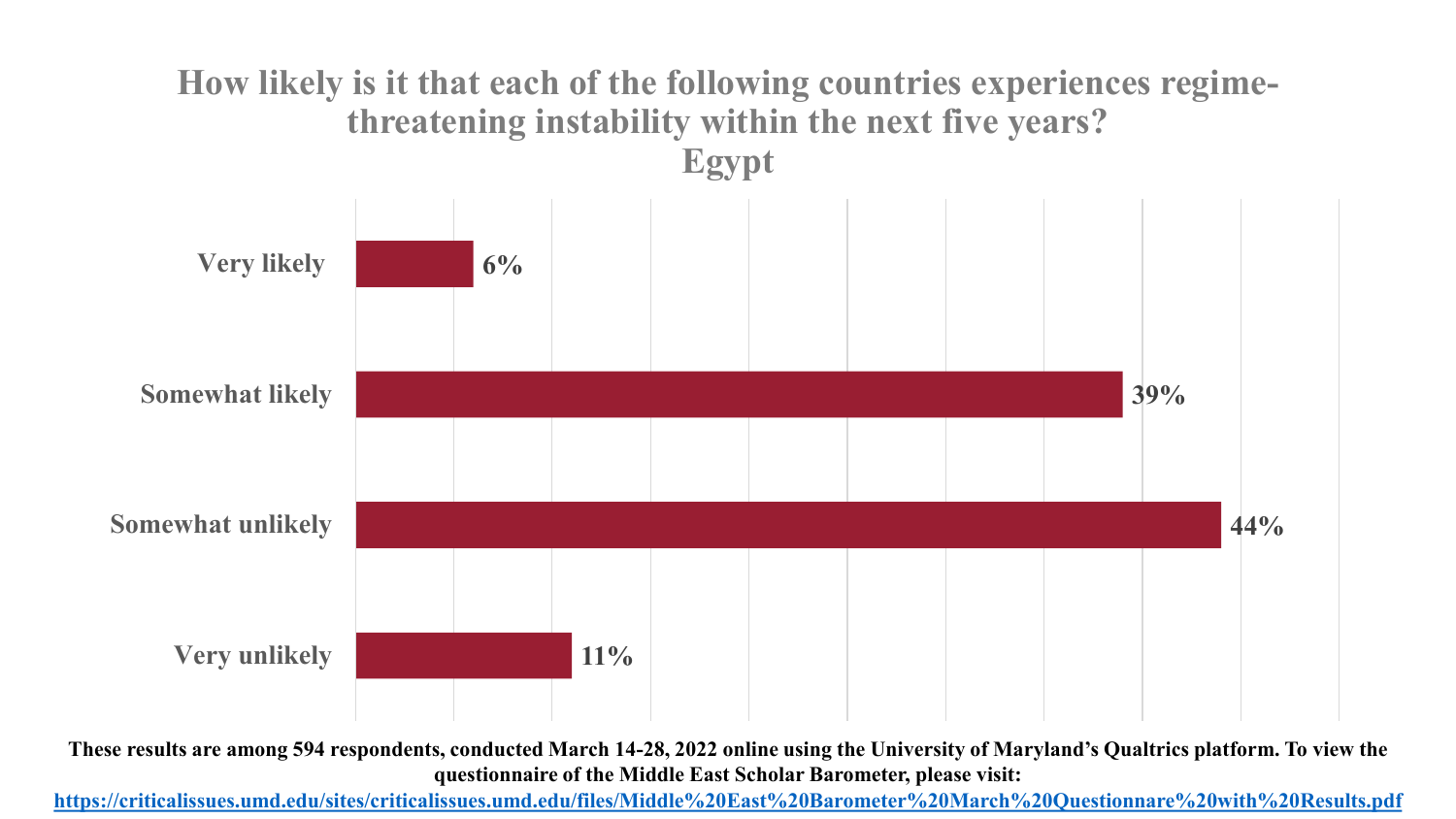#### **How likely is it that each of the following countries experiences regimethreatening instability within the next five years? Jordan**



**These results are among 594 respondents, conducted March 14-28, 2022 online using the University of Maryland's Qualtrics platform. To view the questionnaire of the Middle East Scholar Barometer, please visit:**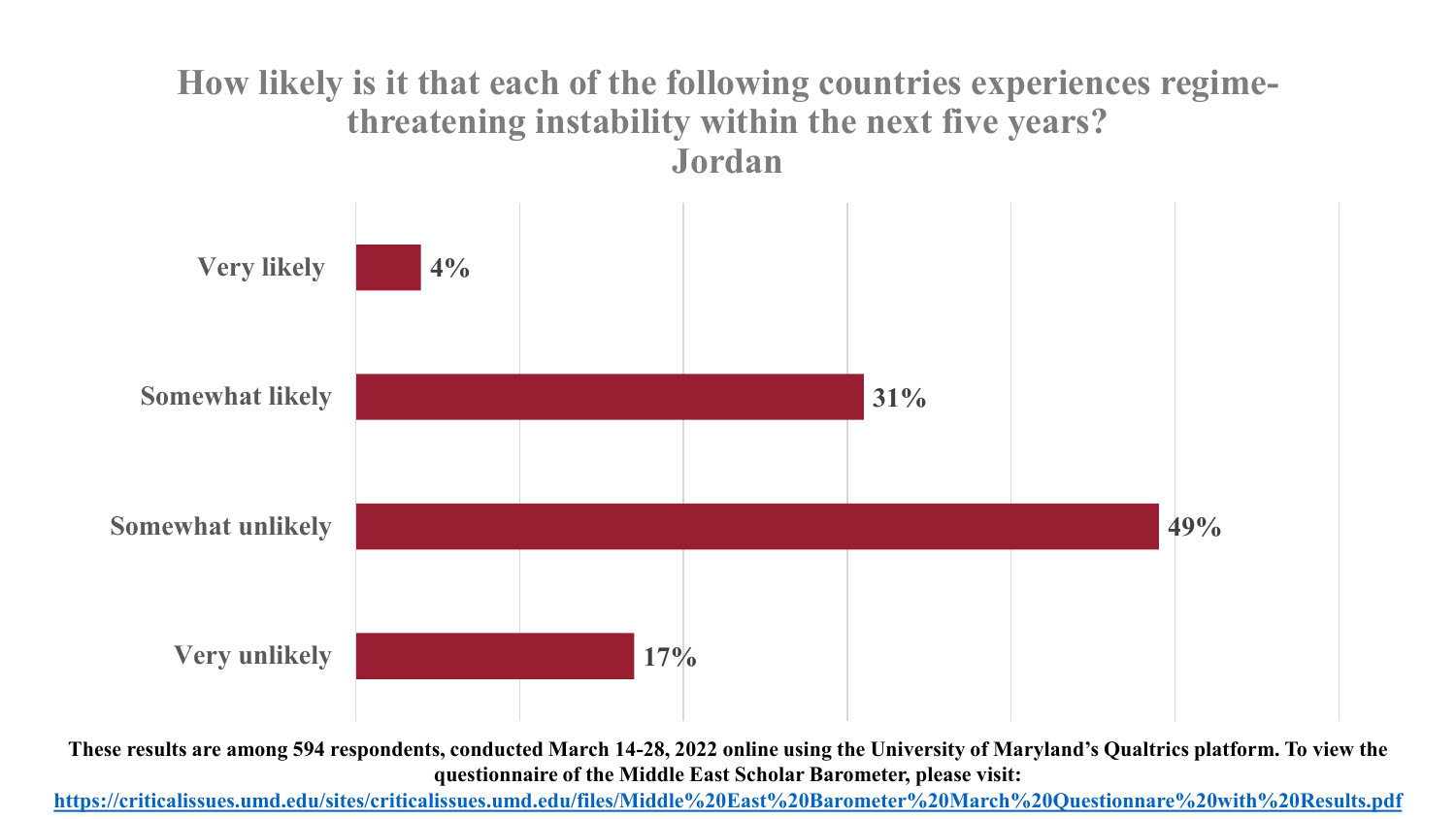#### **How likely is it that each of the following countries experiences regimethreatening instability within the next five years? Saudi Arabia**



**These results are among 594 respondents, conducted March 14-28, 2022 online using the University of Maryland's Qualtrics platform. To view the questionnaire of the Middle East Scholar Barometer, please visit:**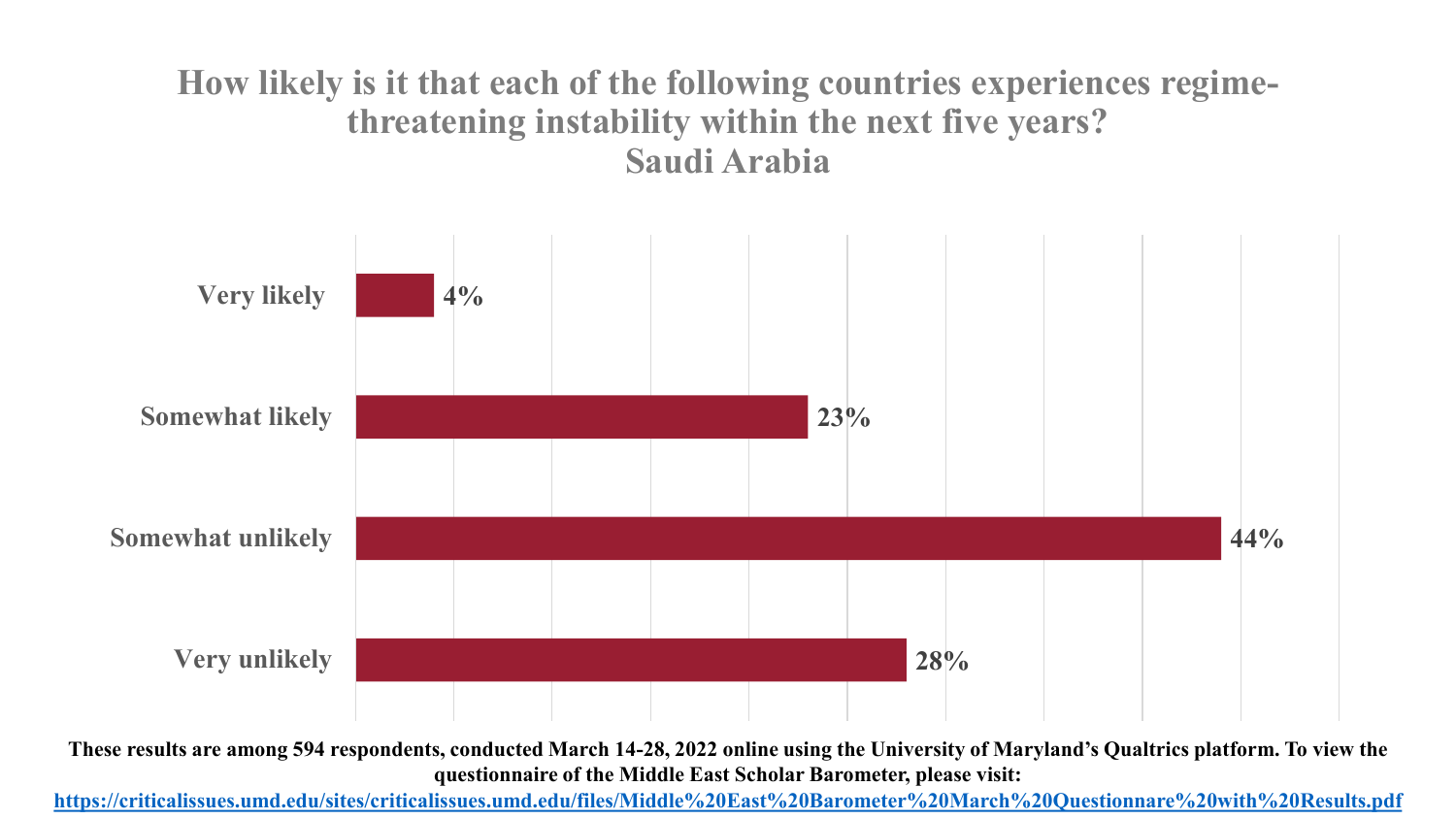#### **How likely is it that each of the following countries experiences regimethreatening instability within the next five years? Turkey**



**These results are among 594 respondents, conducted March 14-28, 2022 online using the University of Maryland's Qualtrics platform. To view the questionnaire of the Middle East Scholar Barometer, please visit:**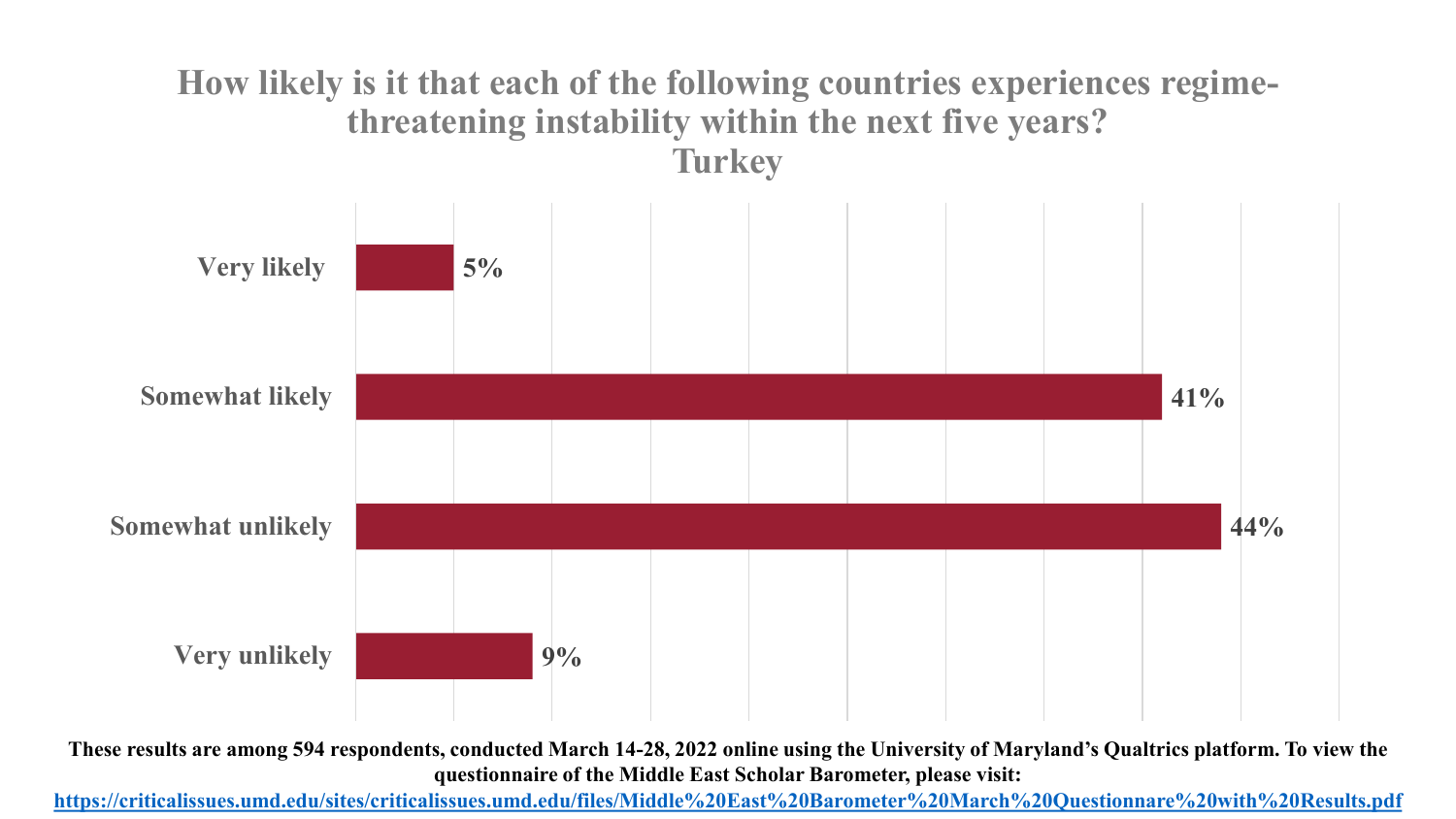#### **How likely is it that each of the following countries experiences regimethreatening instability within the next five years? Iran**



**These results are among 594 respondents, conducted March 14-28, 2022 online using the University of Maryland's Qualtrics platform. To view the questionnaire of the Middle East Scholar Barometer, please visit:**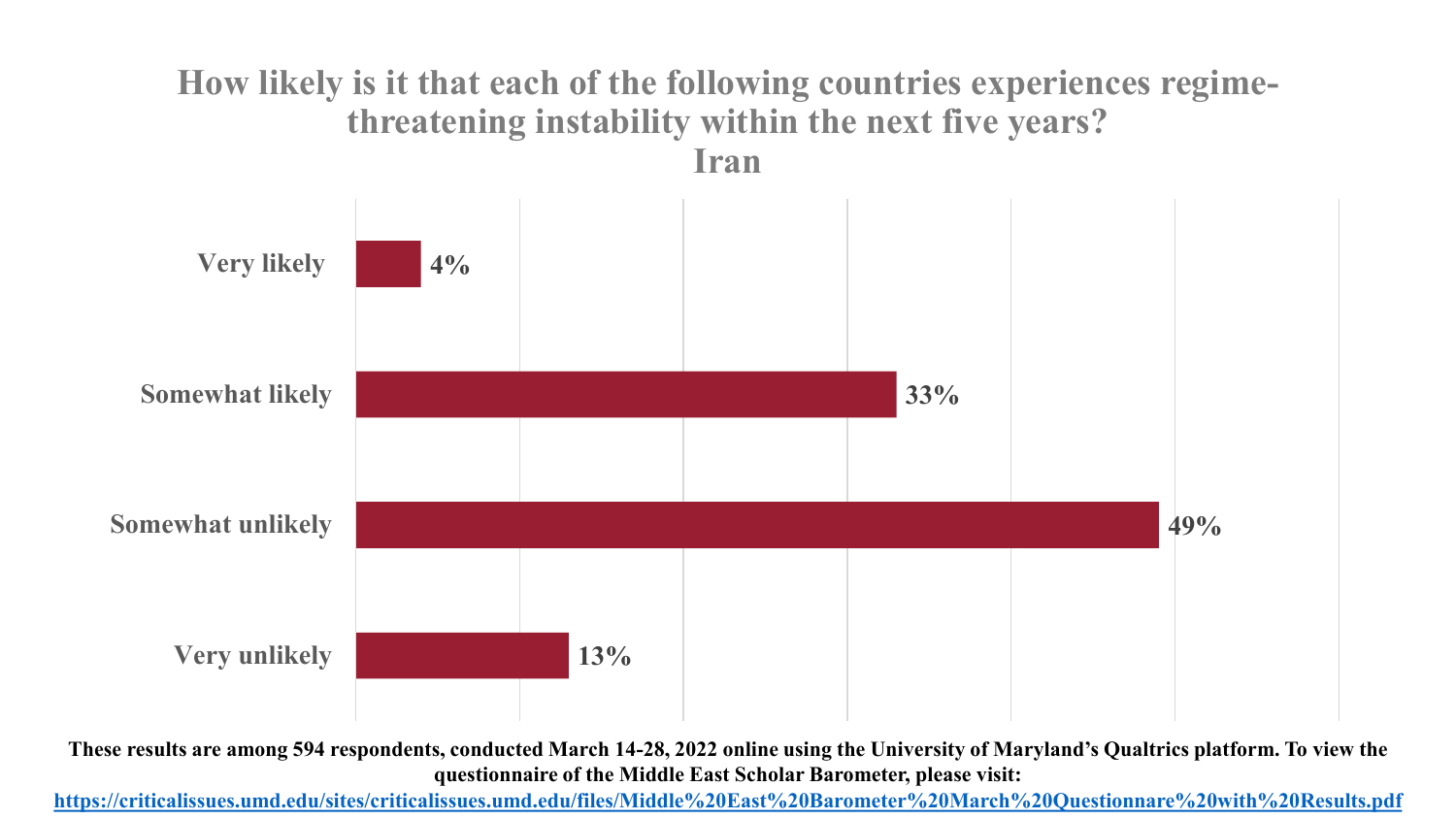**Given the events in Tunisia since President Kaes Al-Saeid invoked emergency powers in July of 2021, what is your view on the likely state of democracy in Tunisia 5 years from now?**



**These results are among 594 respondents, conducted March 14-28, 2022 online using the University of Maryland's Qualtrics platform. To view the questionnaire of the Middle East Scholar Barometer, please visit:**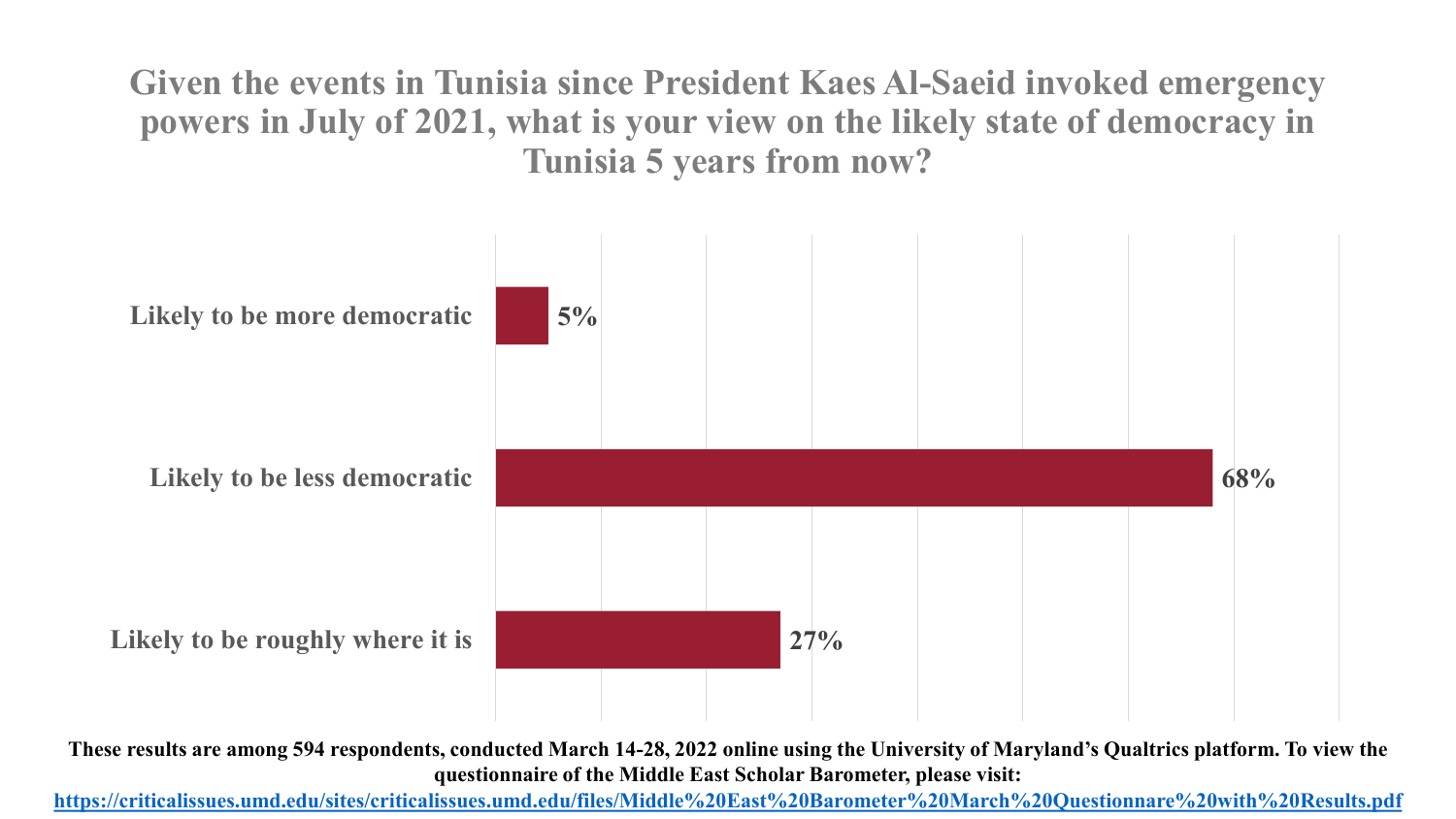**The stated aim of international diplomacy toward the Israeli-Palestinian conflict has been to achieve two states, the state of Israel next to a sovereign state of Palestine established within the territories that Israel occupied in the 1967 war. Which of the following is closer to your view about the likelihood of this outcome?**



**These results are among 594 respondents, conducted March 14-28, 2022 online using the University of Maryland's Qualtrics platform. To view the questionnaire of the Middle East Scholar Barometer, please visit:**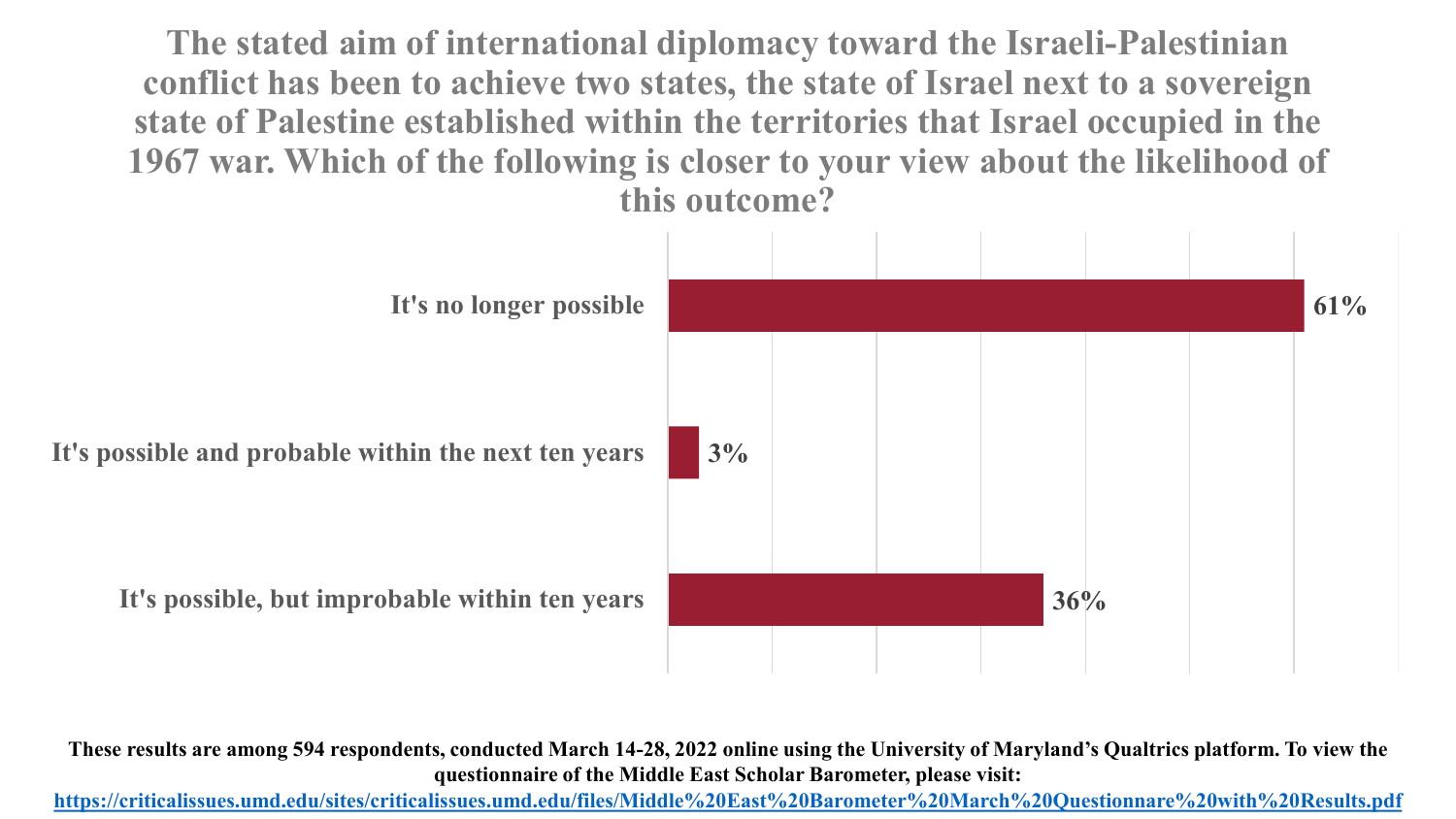**In your opinion, which of the following comes closest to describing the current reality in Israel, the West Bank, and Gaza:**



**These results are among 594 respondents, conducted March 14-28, 2022 online using the University of Maryland's Qualtrics platform. To view the questionnaire of the Middle East Scholar Barometer, please visit:**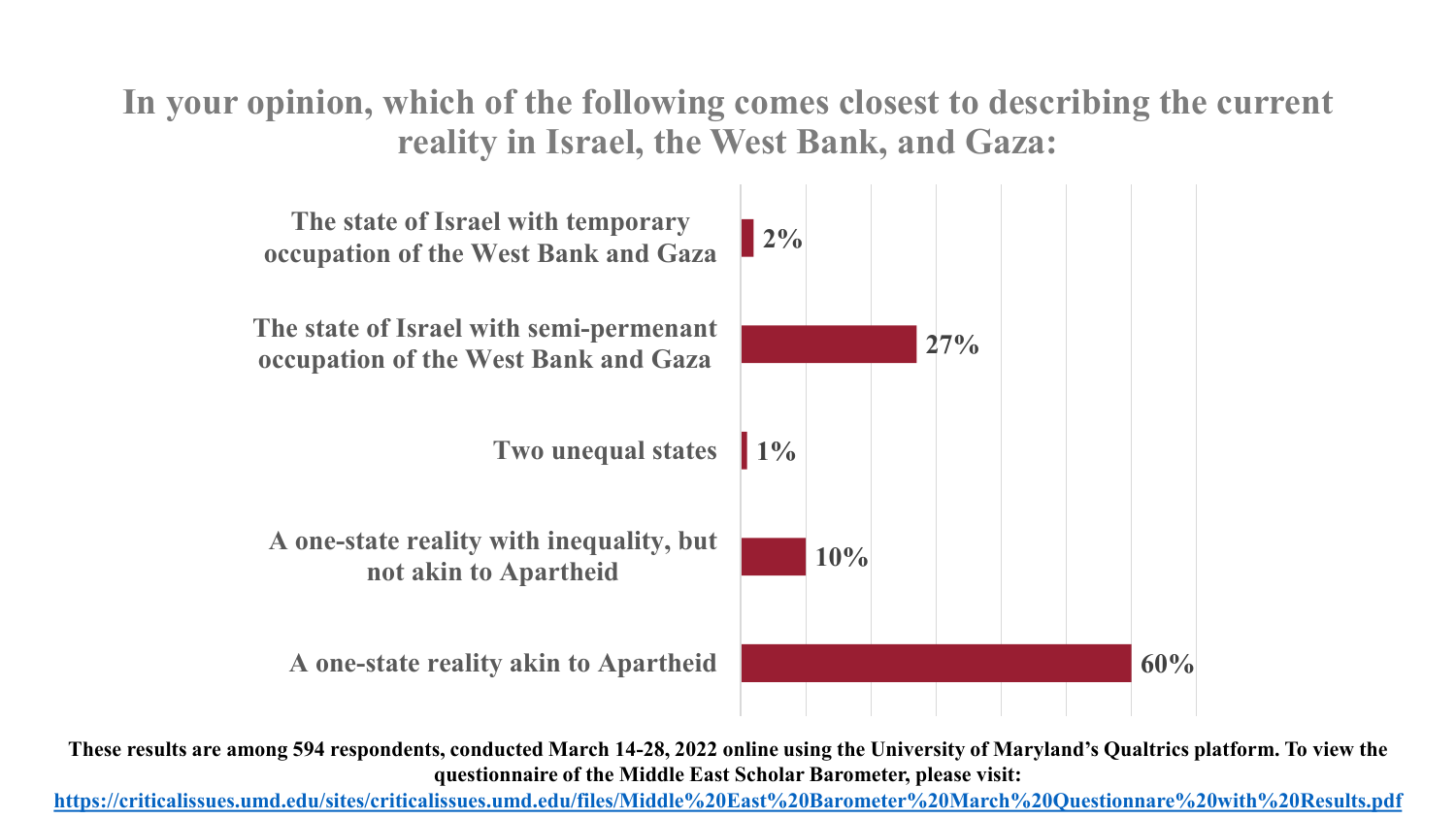**If a two-state outcome is, or becomes, no longer possible, which of the following is most likely in Israel, the West Bank, and Gaza in the next ten years?**



**These results are among 594 respondents, conducted March 14-28, 2022 online using the University of Maryland's Qualtrics platform. To view the questionnaire of the Middle East Scholar Barometer, please visit:**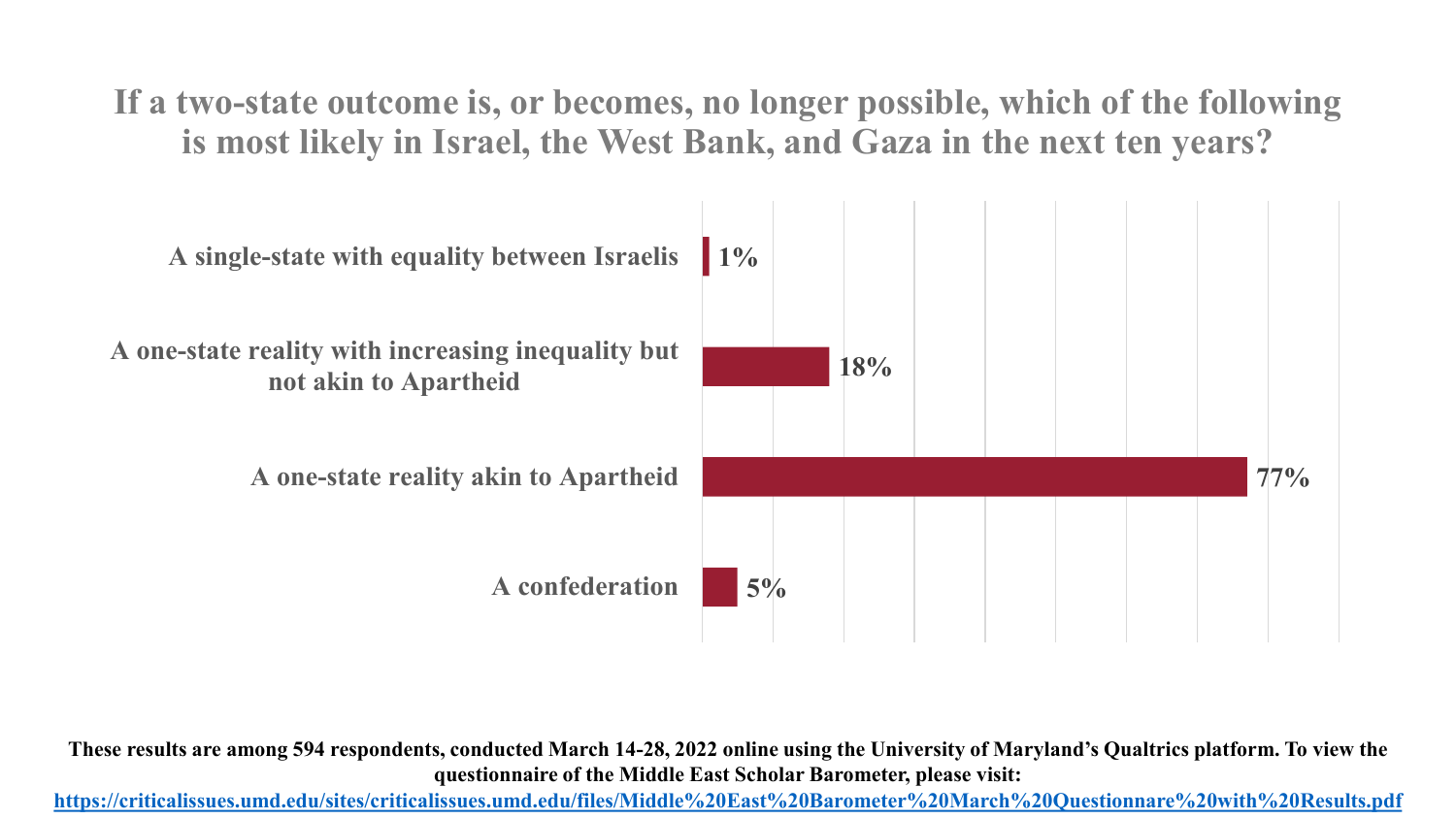**Excluding the occupied West Bank and Gaza how would you describe the nature of the Israeli state and its relationship with non-Jewish minorities, including the roughly one-fifth of its citizens who are Arab? (Which of the following is closest to your view about the nature of Israel?)**



**These results are among 594 respondents, conducted March 14-28, 2022 online using the University of Maryland's Qualtrics platform. To view the questionnaire of the Middle East Scholar Barometer, please visit:**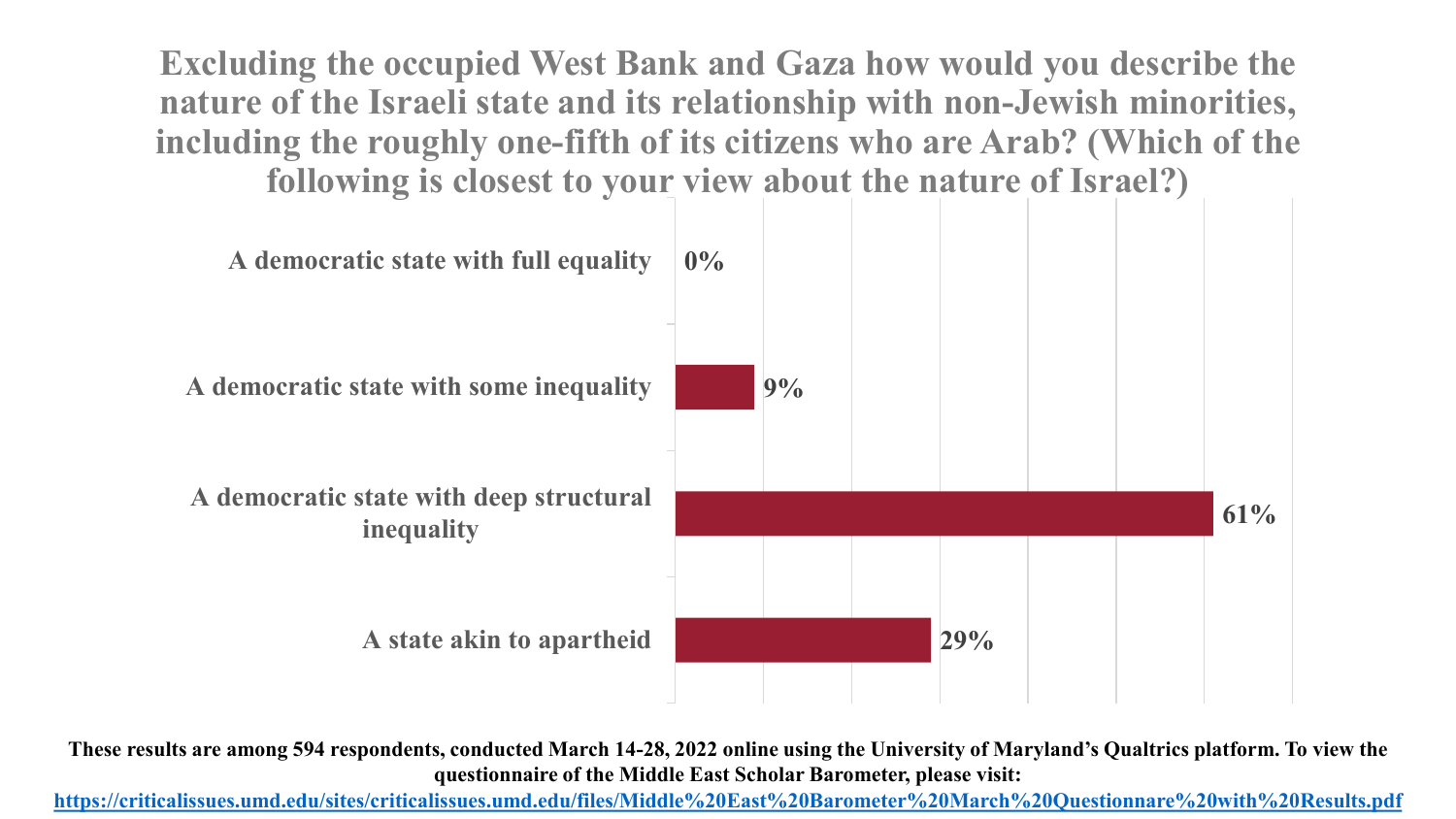**How would you assess the prospect of the following outcomes in Israel/Palestine during the next 5 years? Collapse of the Palestinian Authority** 



**These results are among 594 respondents, conducted March 14-28, 2022 online using the University of Maryland's Qualtrics platform. To view the questionnaire of the Middle East Scholar Barometer, please visit:**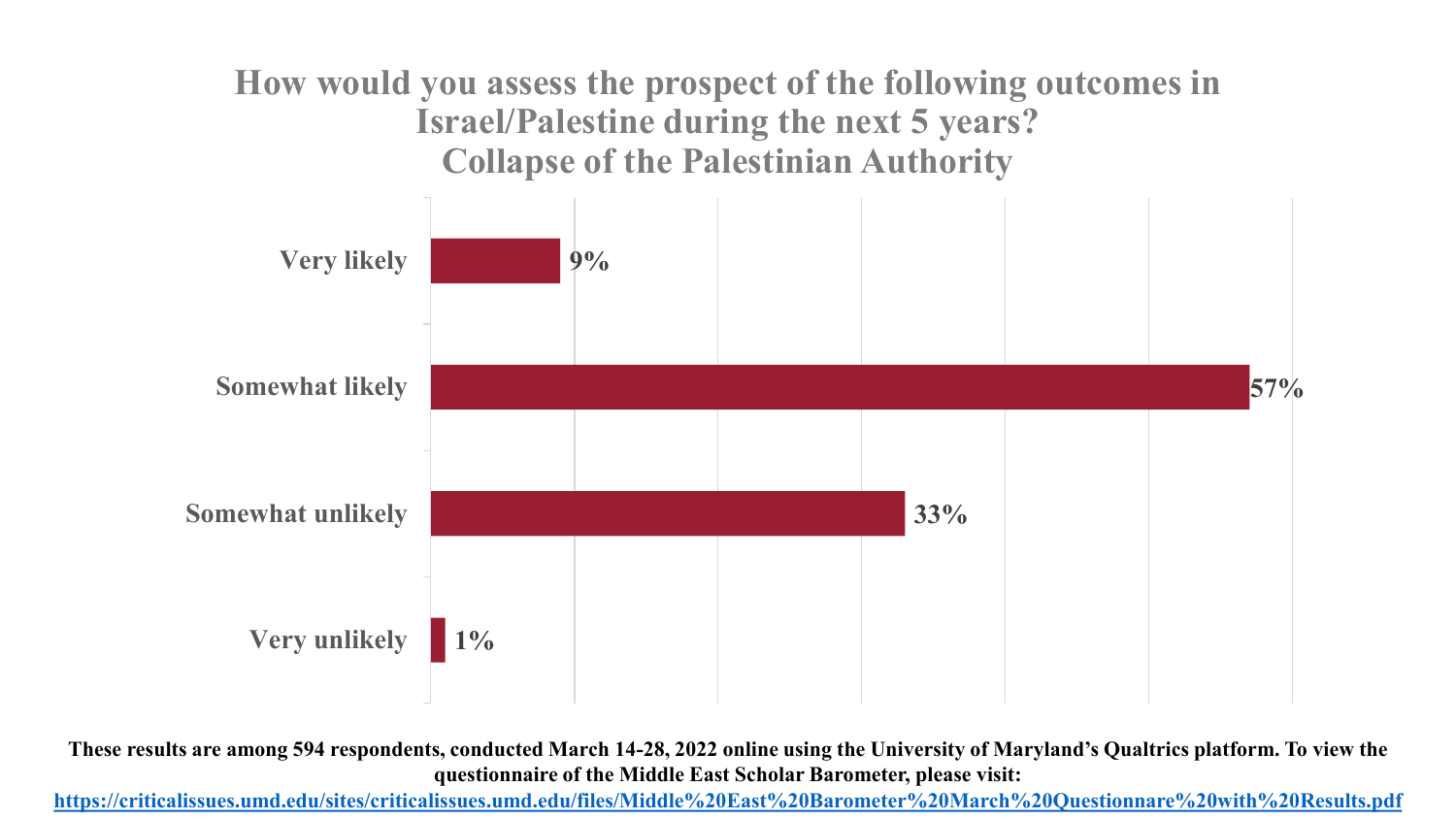**How would you assess the prospect of the following outcomes in Israel/Palestine during the next 5 years? A new Palestinian Intifada, perhaps including violent confrontations**



**These results are among 594 respondents, conducted March 14-28, 2022 online using the University of Maryland's Qualtrics platform. To view the questionnaire of the Middle East Scholar Barometer, please visit:**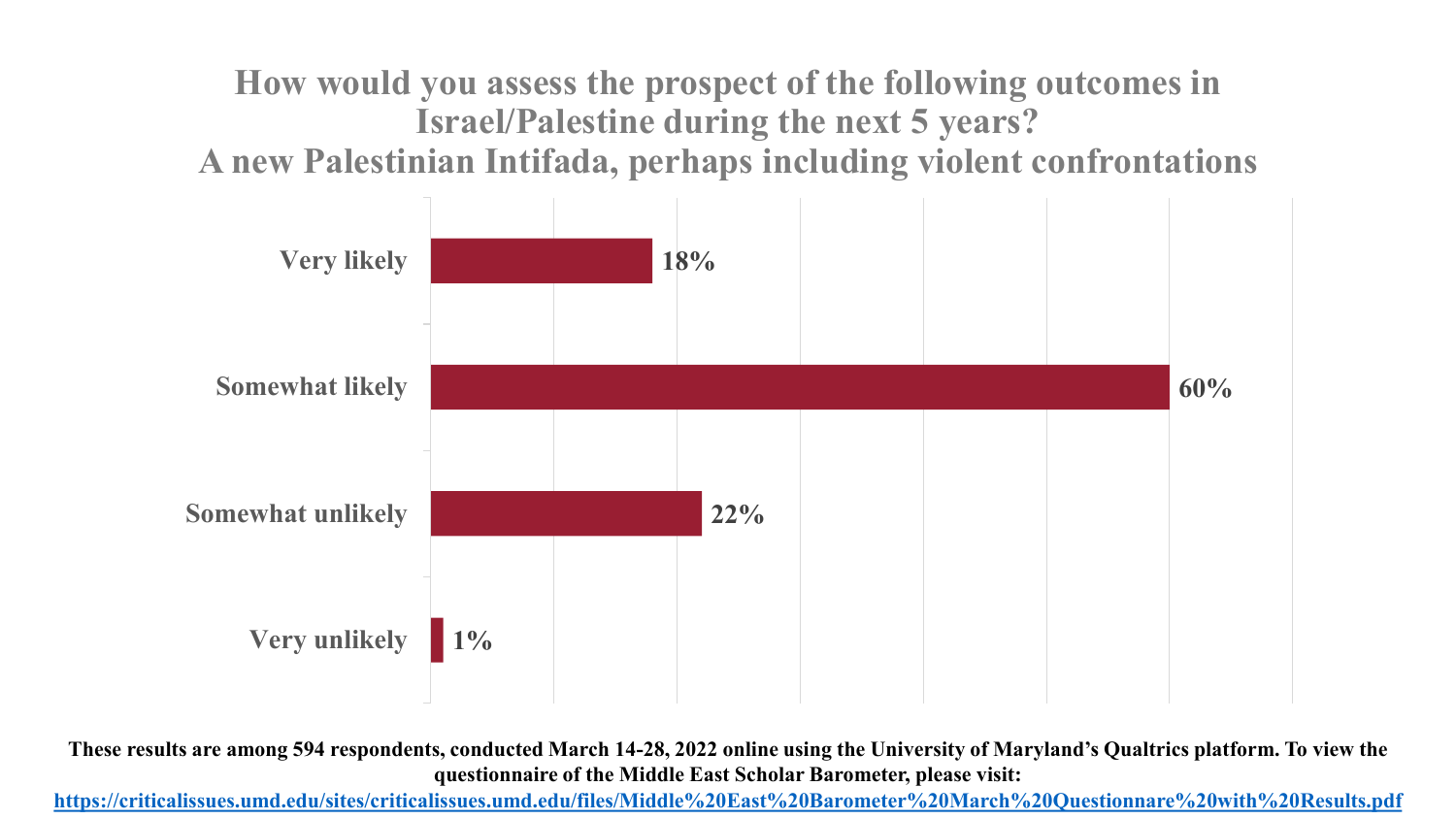**How would you assess the prospect of the following outcomes in Israel/Palestine during the next 5 years? Israeli expulsion of some/many Palestinians**



**These results are among 594 respondents, conducted March 14-28, 2022 online using the University of Maryland's Qualtrics platform. To view the questionnaire of the Middle East Scholar Barometer, please visit:**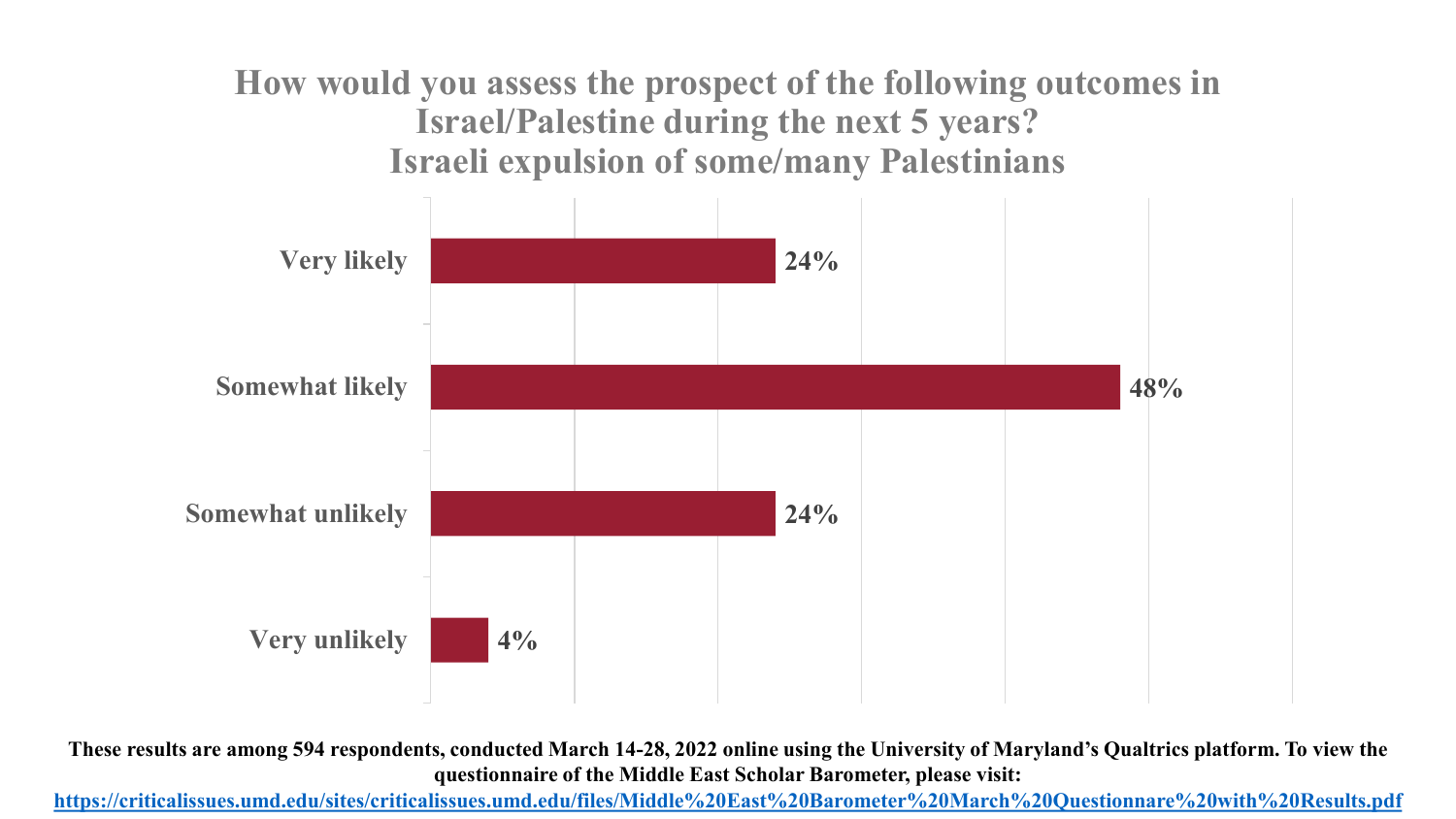**How would you assess the prospect of the following outcomes in Israel/Palestine during the next 5 years? Israeli annexation of some/all of the West Bank**



**These results are among 594 respondents, conducted March 14-28, 2022 online using the University of Maryland's Qualtrics platform. To view the questionnaire of the Middle East Scholar Barometer, please visit:**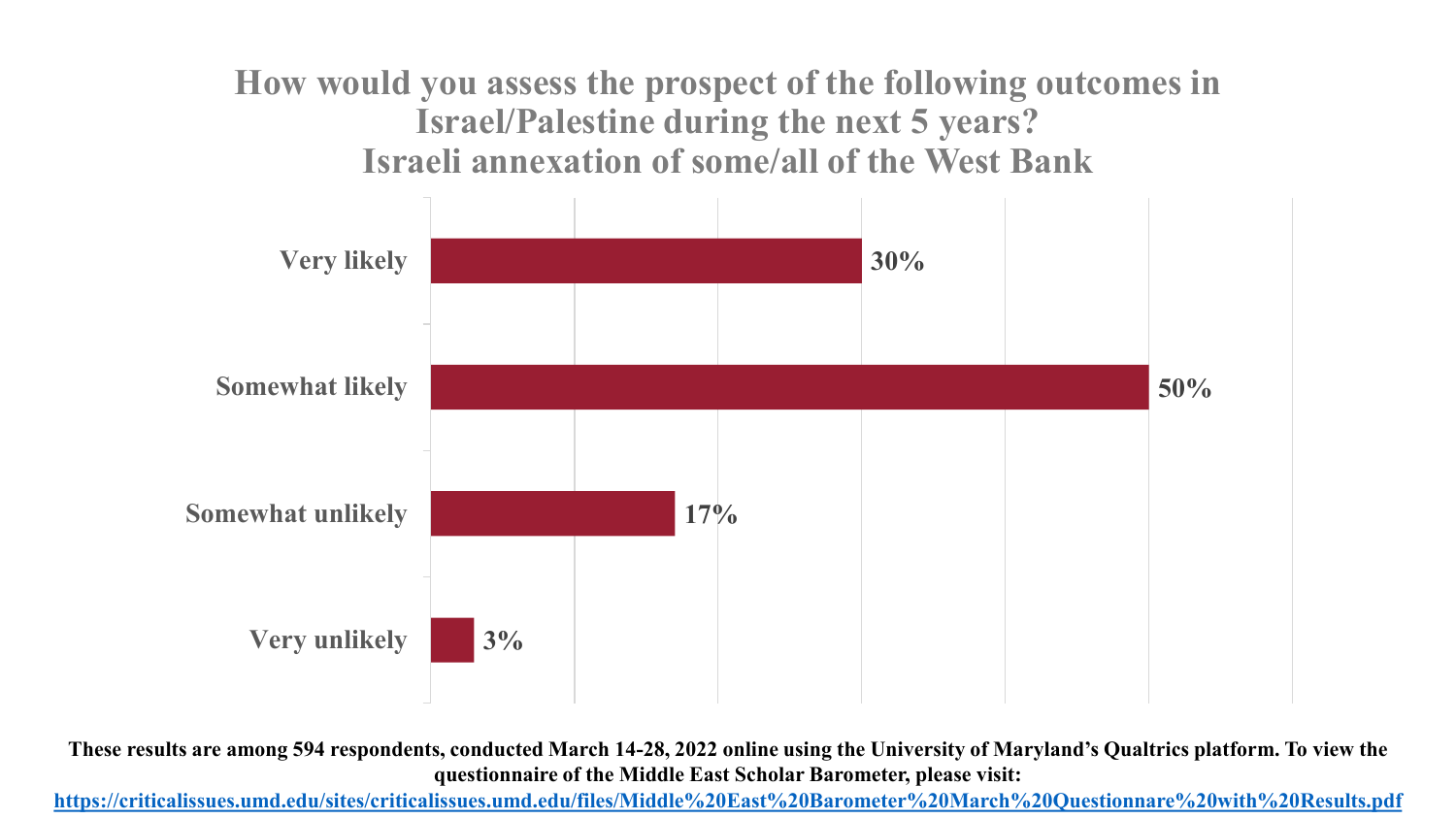**How would you assess the prospect of the following outcomes in Israel/Palestine during the next 5 years? Status quo continues with minor changes**



**These results are among 594 respondents, conducted March 14-28, 2022 online using the University of Maryland's Qualtrics platform. To view the questionnaire of the Middle East Scholar Barometer, please visit:**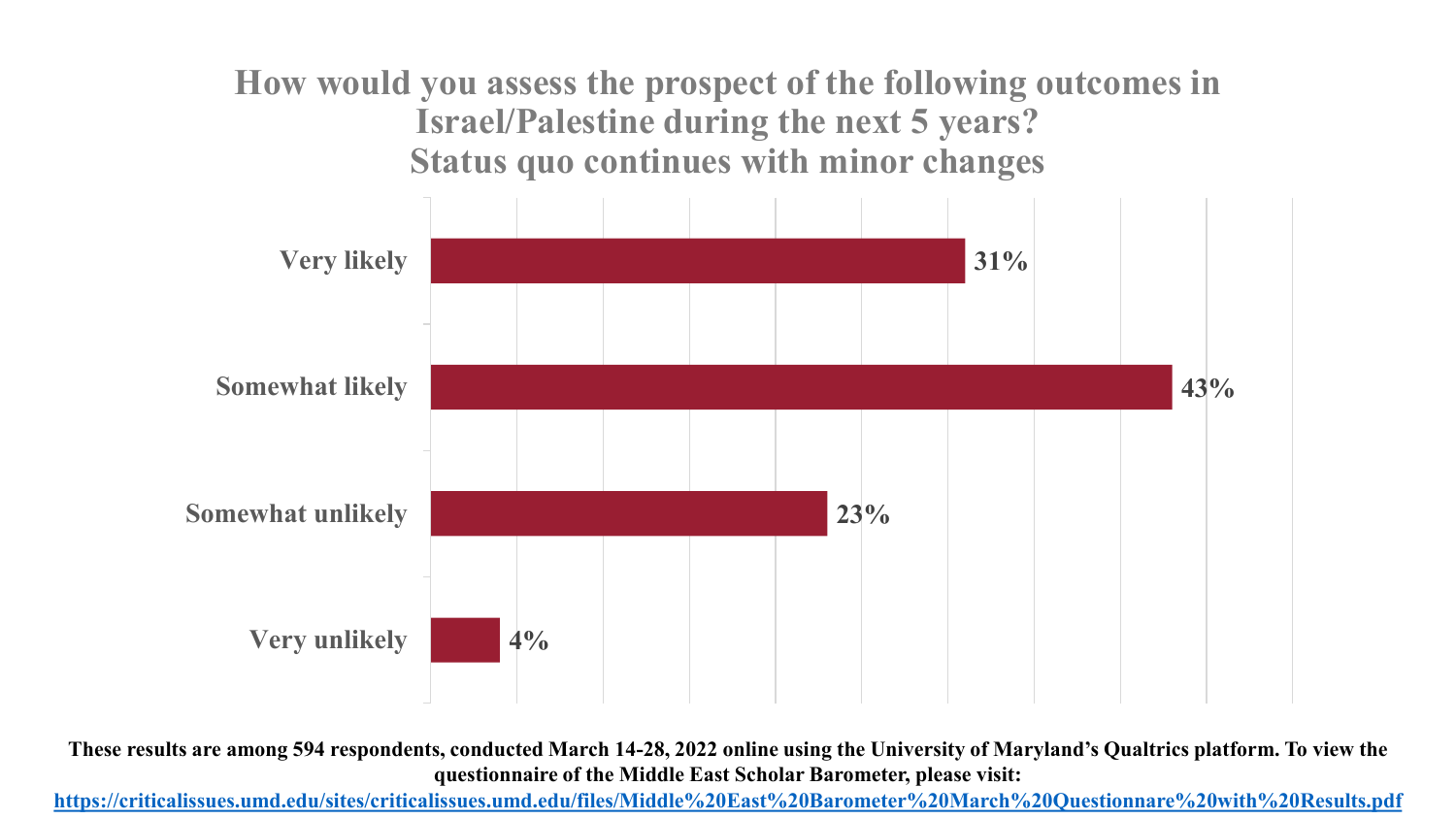# **What is your profession?**



**These results are among 594 respondents, conducted March 14-28, 2022 online using the University of Maryland's Qualtrics platform. To view the questionnaire of the Middle East Scholar Barometer, please visit:**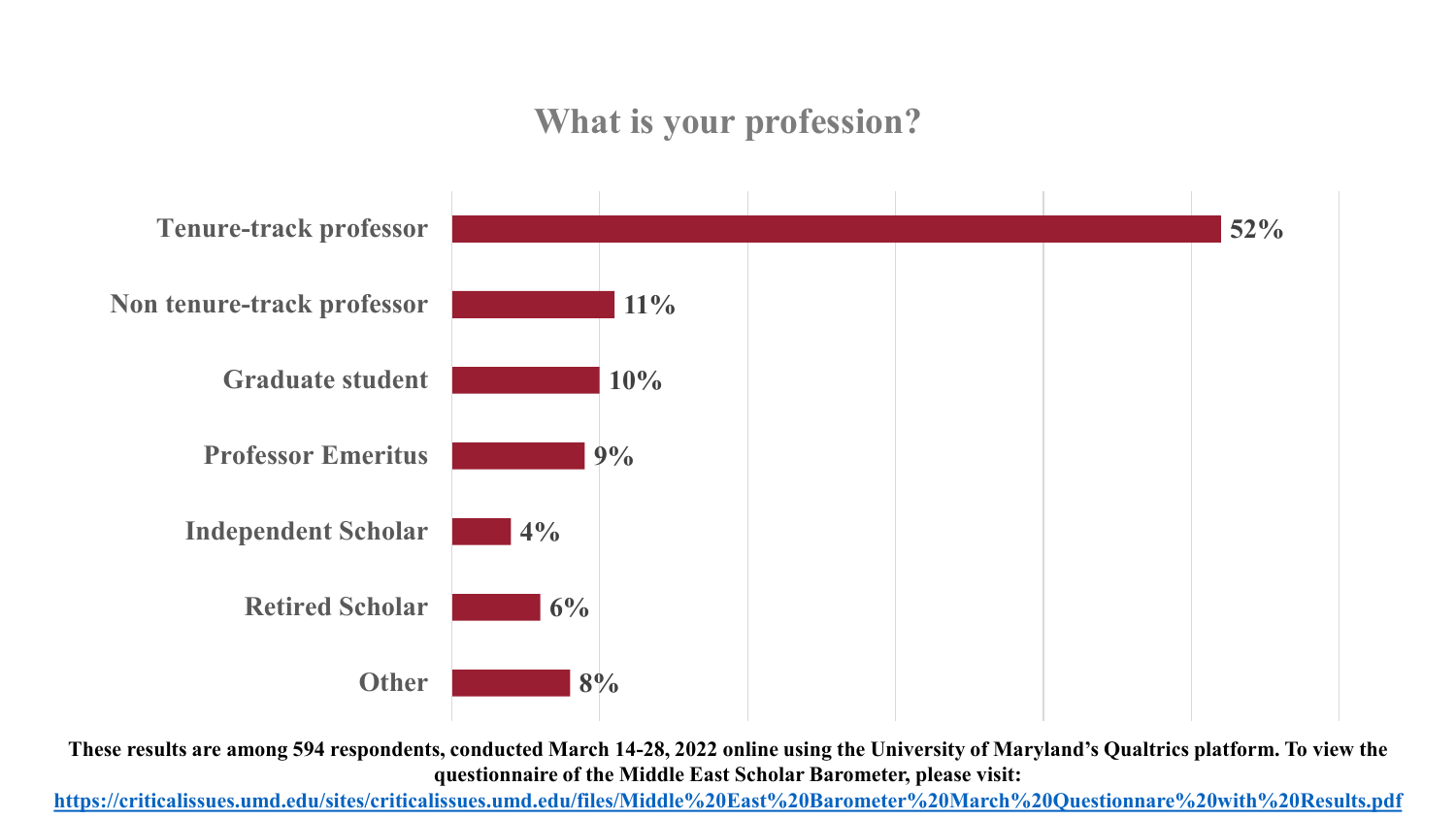**Are you a member of the following?**



**These results are among 594 respondents, conducted March 14-28, 2022 online using the University of Maryland's Qualtrics platform. To view the questionnaire of the Middle East Scholar Barometer, please visit:**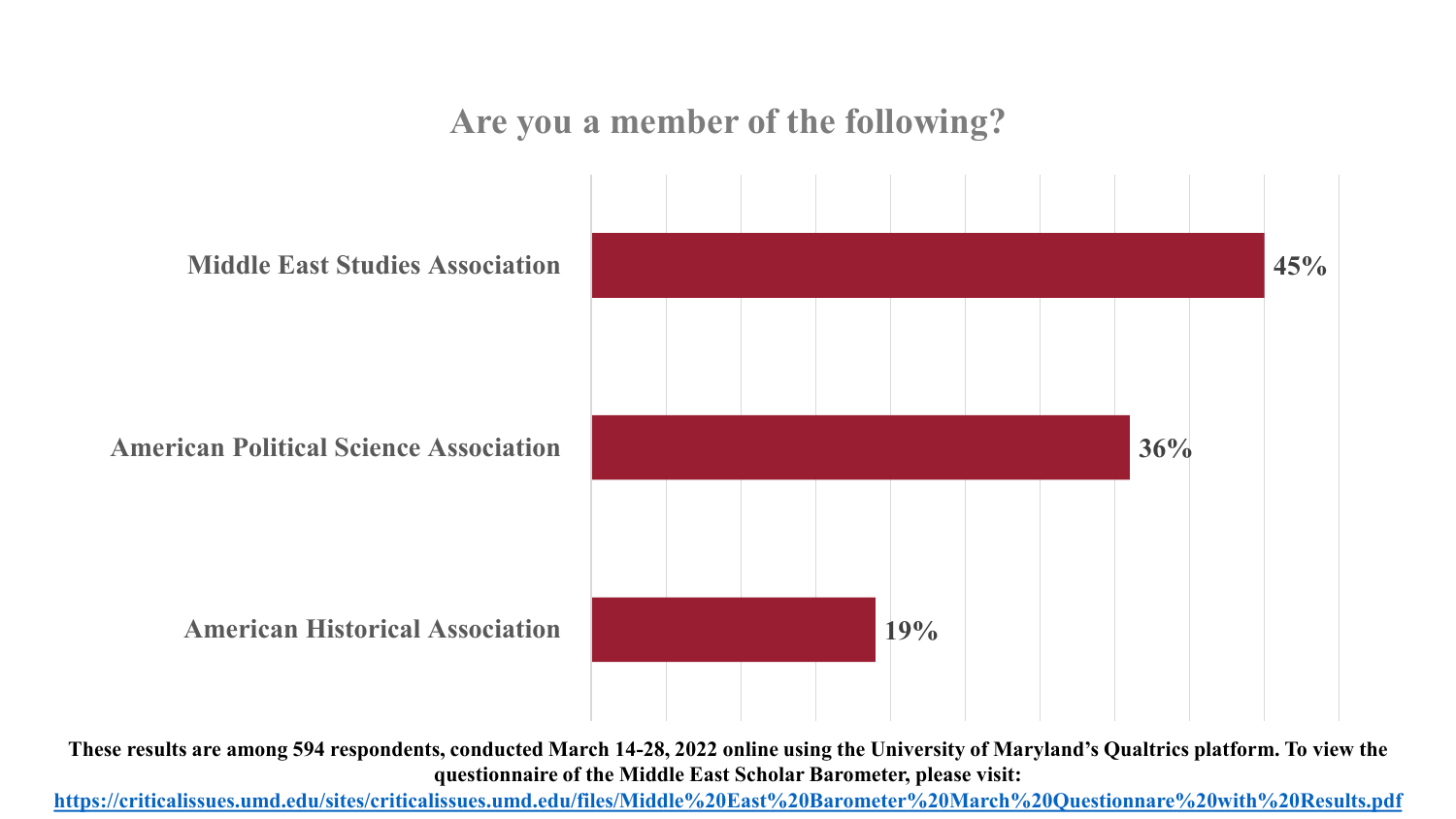# **What is your discipline? 43% 57% Political science Not political science**

**These results are among 594 respondents, conducted March 14-28, 2022 online using the University of Maryland's Qualtrics platform. To view the questionnaire of the Middle East Scholar Barometer, please visit:**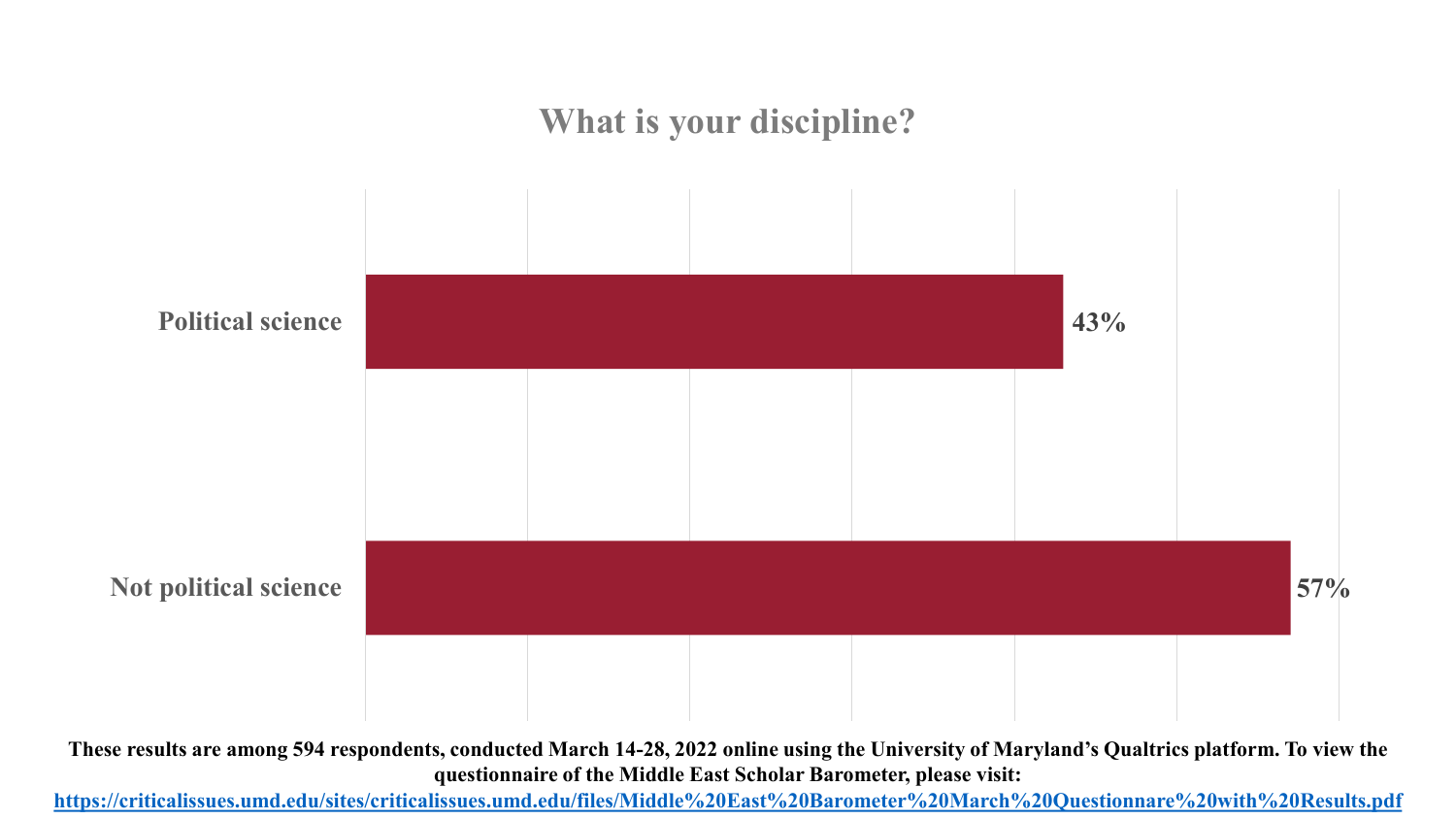**What is your gender identity?**



**These results are among 594 respondents, conducted March 14-28, 2022 online using the University of Maryland's Qualtrics platform. To view the questionnaire of the Middle East Scholar Barometer, please visit:**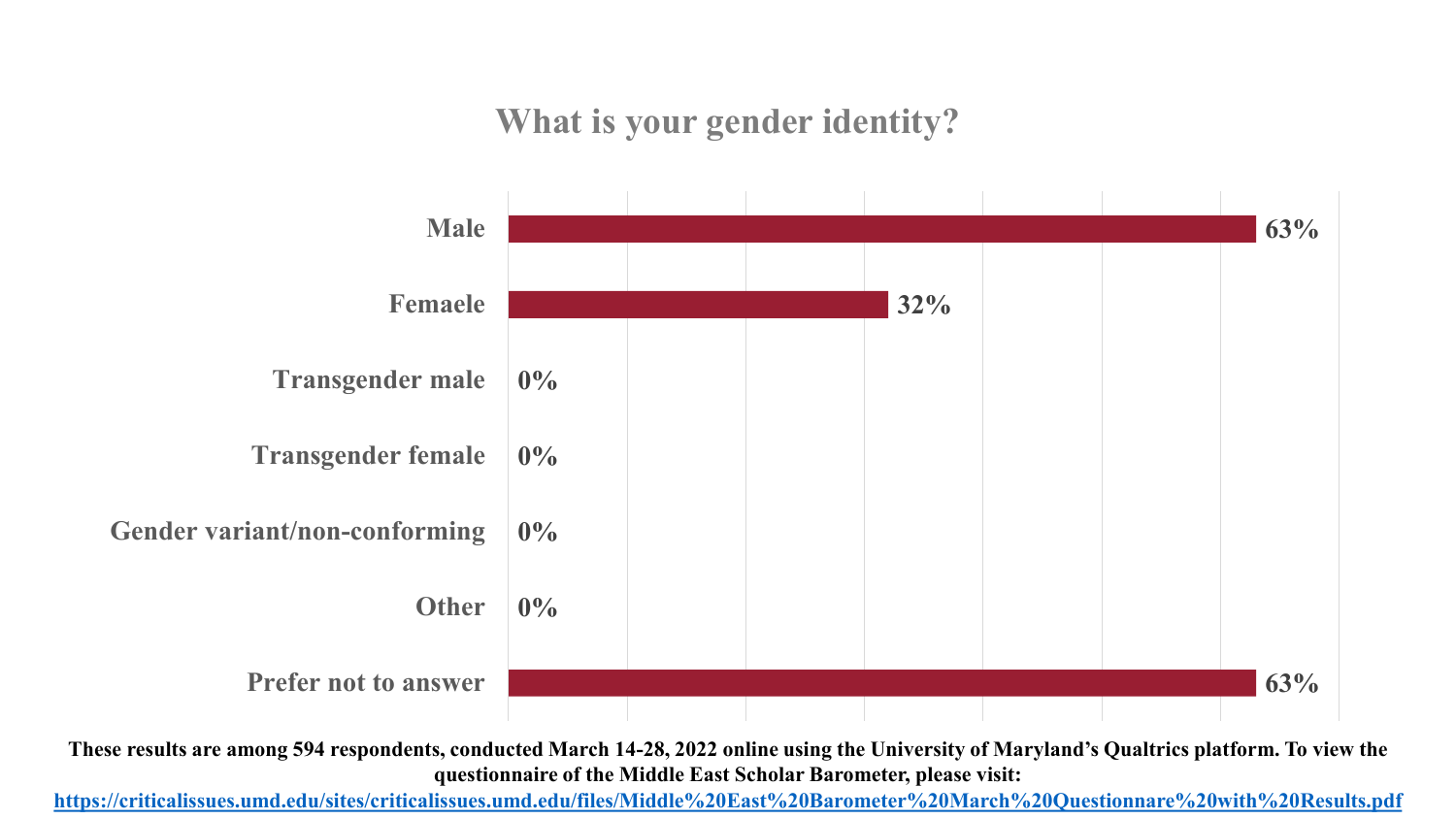**What is your race/ethnicity?**



**These results are among 594 respondents, conducted March 14-28, 2022 online using the University of Maryland's Qualtrics platform. To view the questionnaire of the Middle East Scholar Barometer, please visit:**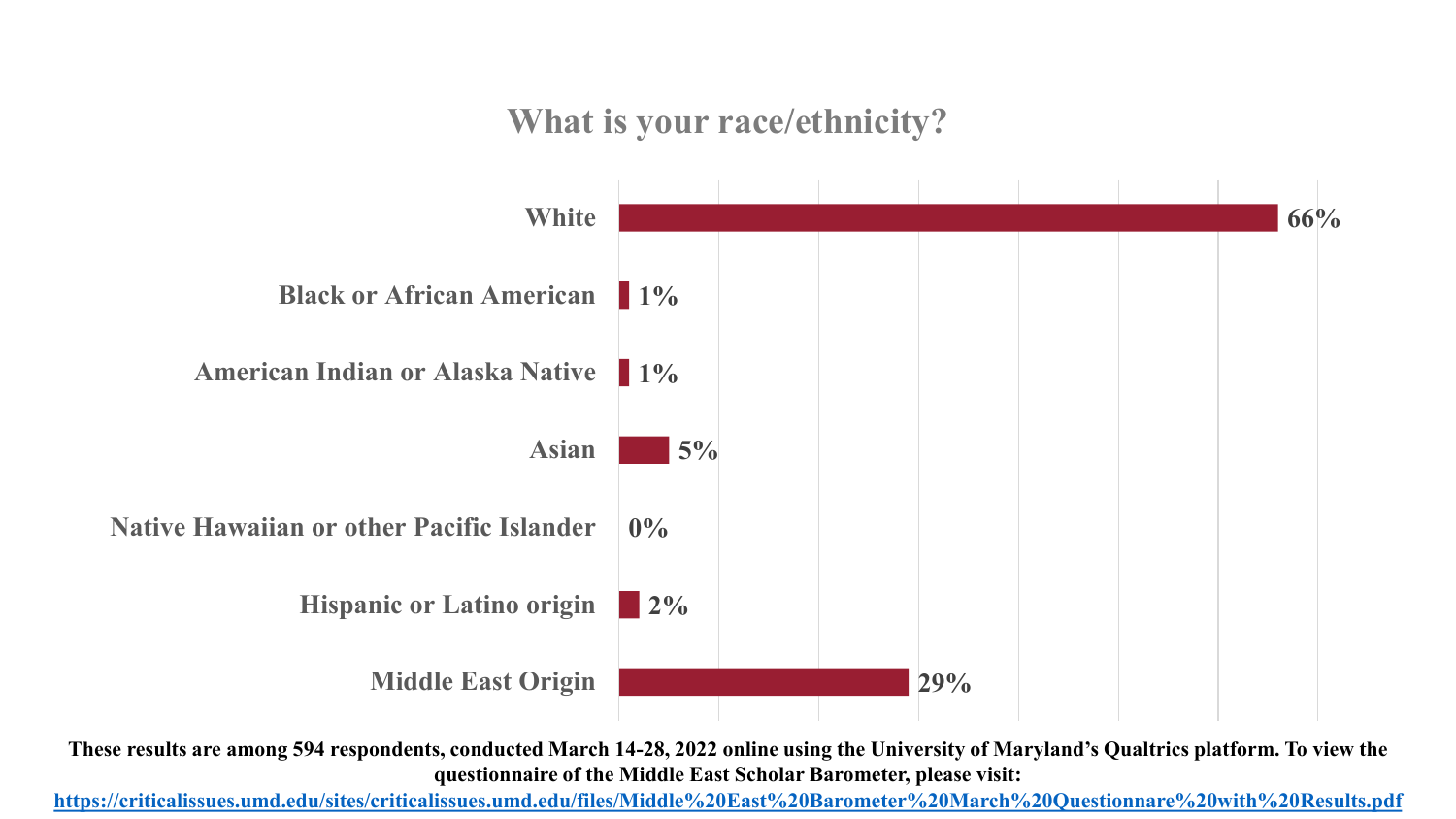**Are you currently located outside or inside of the United States?**



**These results are among 594 respondents, conducted March 14-28, 2022 online using the University of Maryland's Qualtrics platform. To view the questionnaire of the Middle East Scholar Barometer, please visit:**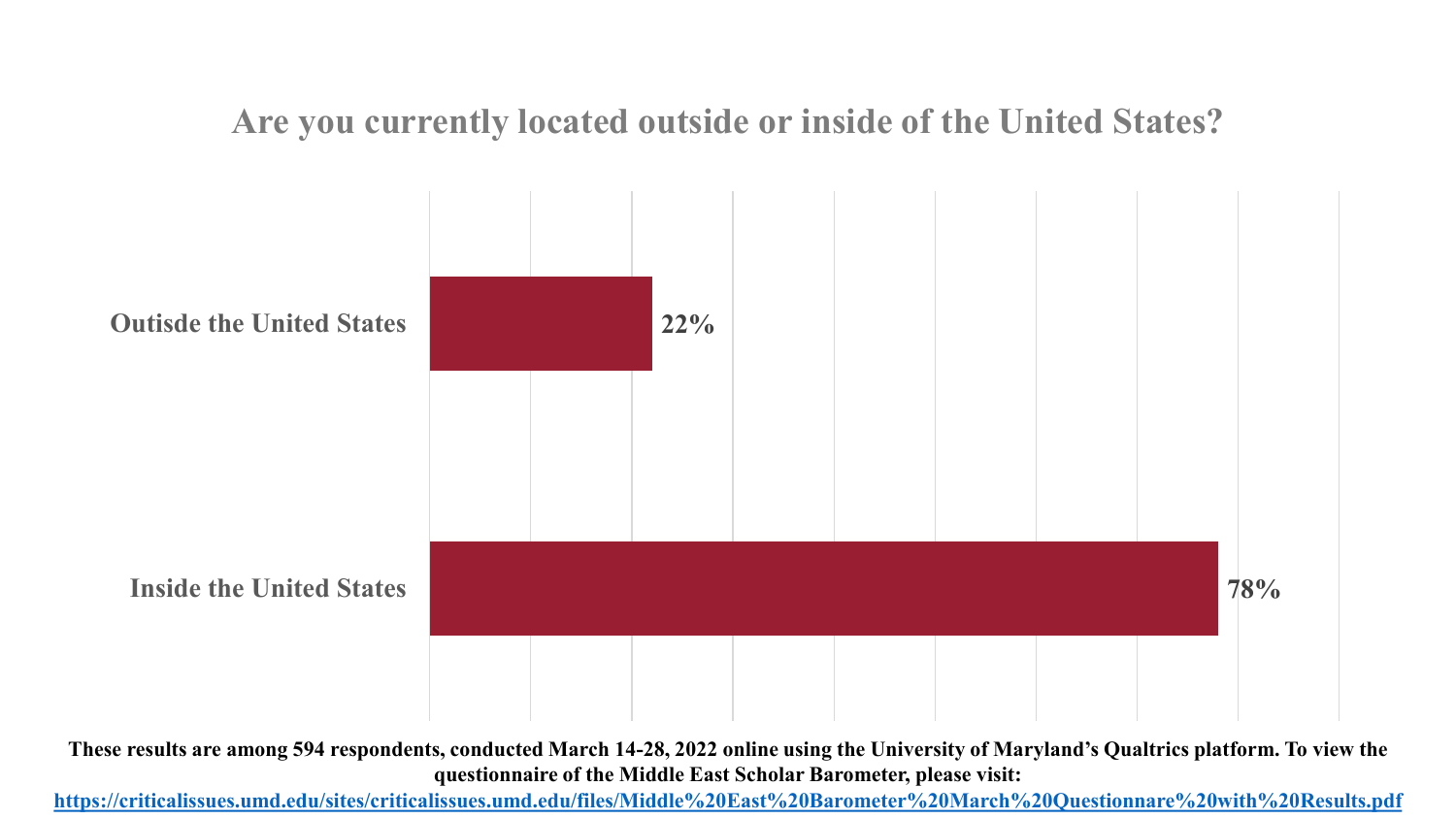**Which Middle East Scholar Barometer surveys have you participated in?**



**These results are among 594 respondents, conducted March 14-28, 2022 online using the University of Maryland's Qualtrics platform. To view the questionnaire of the Middle East Scholar Barometer, please visit:**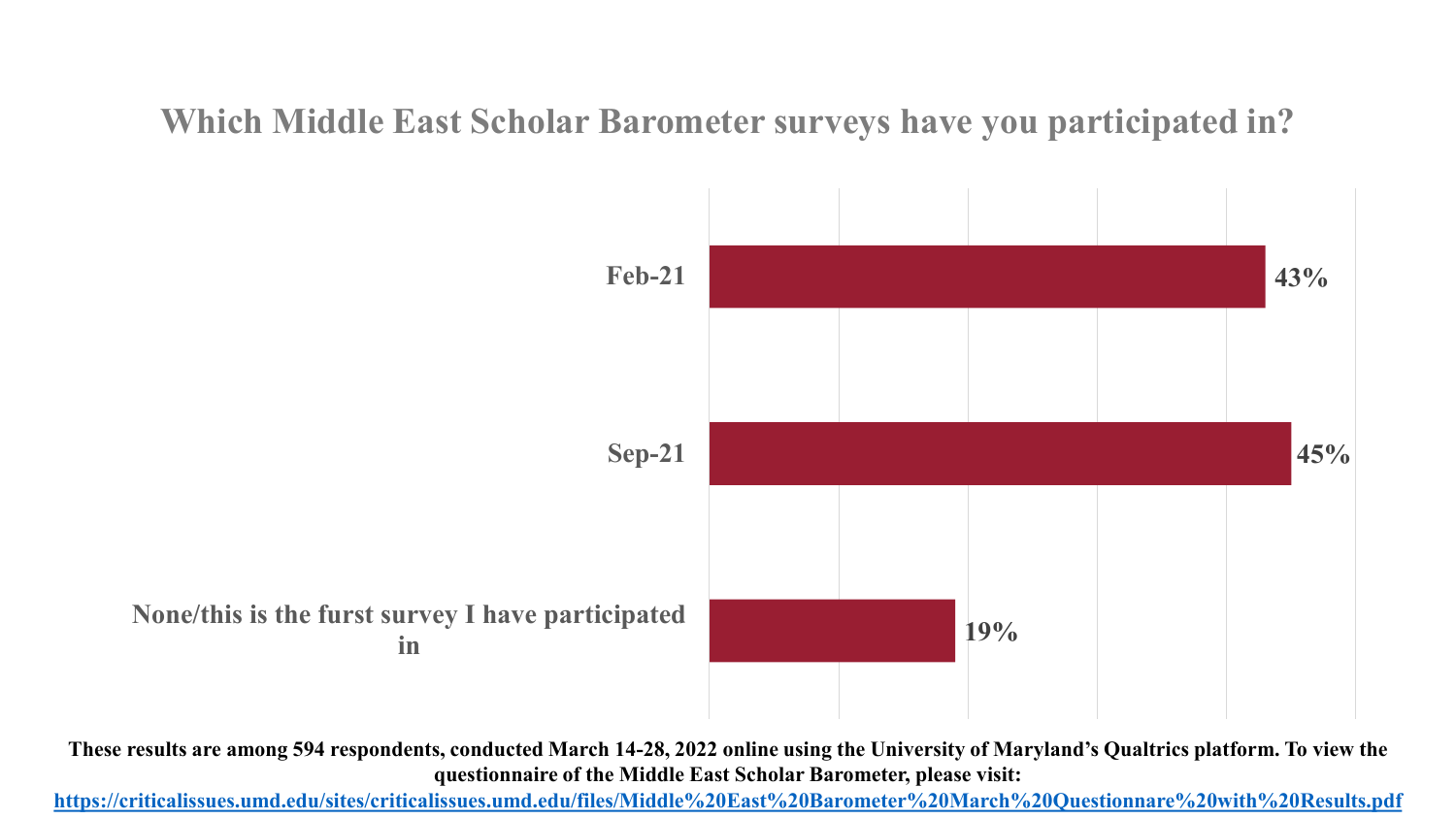**The stated aim of international diplomacy toward the Israeli-Palestinian conflict has been to achieve two states, the state of Israel next to a sovereign state of Palestine established within the territories that Israel occupied in the 1967 war. Which of the following is closer to your view about the likelihood of this outcome?**

![](_page_48_Figure_1.jpeg)

**Comparison of the University of Maryland and Georg[e Washington University Middle East Scholar Barometer Polls](https://criticalissues.umd.edu/sites/criticalissues.umd.edu/files/Middle%20East%20Scholar%20Barometer%20Questionnaire%20September%202021%20Final.pdf) [conducted February 8-15, 202](https://criticalissues.umd.edu/sites/criticalissues.umd.edu/files/Middle%20East%20Scholar%20Barometer%25%2020Questionnaire.pdf)[1, August](https://criticalissues.umd.edu/sites/criticalissues.umd.edu/files/Middle%20East%20Scholar%20Barometer%20Questionnaire%20September%202021%20Final.pdf) 26 – September 9, 2021, and [March 14-28, 2022](https://criticalissues.umd.edu/sites/criticalissues.umd.edu/files/Middle%20East%20Barometer%20March%20Questionnare%20with%20Results.pdf)**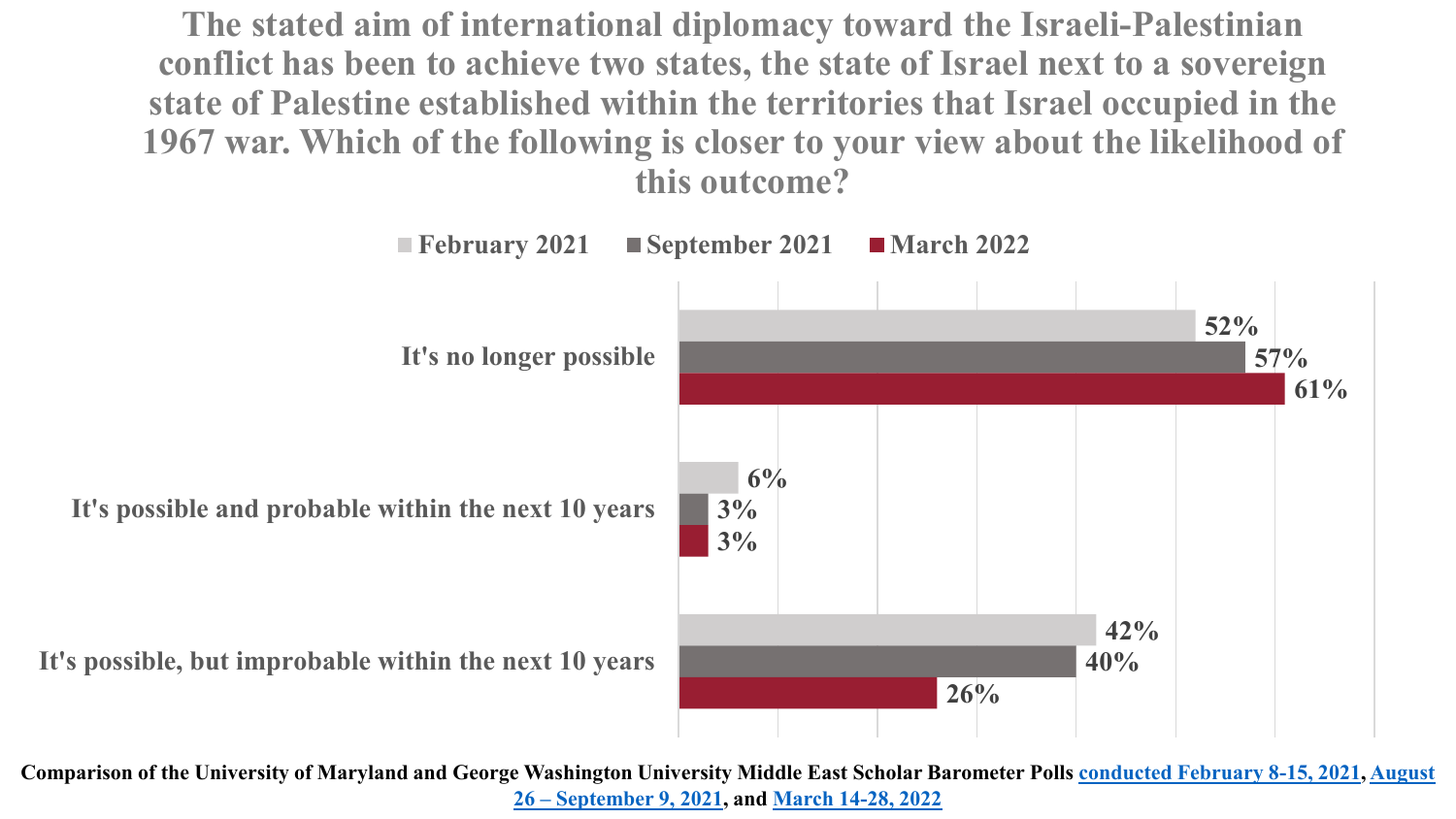**In your opinion, which of the following comes closest to describing the current reality in Israel, the West Bank, and Gaza:**

![](_page_49_Figure_1.jpeg)

**Comparison of the University of Maryland and Georg[e Washington University Middle East Scholar Barometer Polls](https://criticalissues.umd.edu/sites/criticalissues.umd.edu/files/Middle%20East%20Scholar%20Barometer%20Questionnaire%20September%202021%20Final.pdf) [conducted February 8-15, 202](https://criticalissues.umd.edu/sites/criticalissues.umd.edu/files/Middle%20East%20Scholar%20Barometer%25%2020Questionnaire.pdf)[1, August](https://criticalissues.umd.edu/sites/criticalissues.umd.edu/files/Middle%20East%20Scholar%20Barometer%20Questionnaire%20September%202021%20Final.pdf) 26 – September 9, 2021, and [March 14-28, 2022](https://criticalissues.umd.edu/sites/criticalissues.umd.edu/files/Middle%20East%20Barometer%20March%20Questionnare%20with%20Results.pdf)**